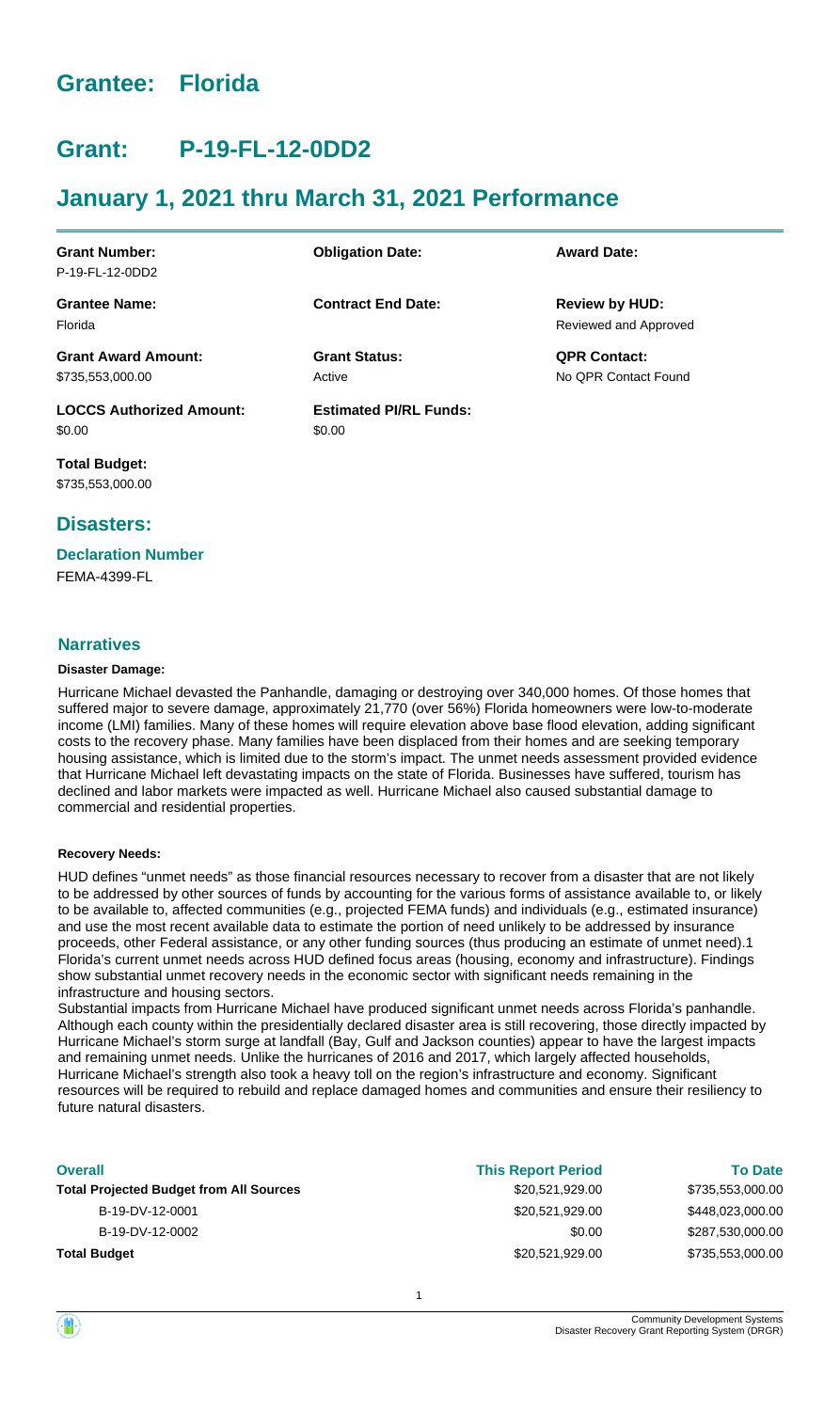| B-19-DV-12-0001                                    | \$20,521,929.00  | \$448,023,000.00 |
|----------------------------------------------------|------------------|------------------|
| B-19-DV-12-0002                                    | \$0.00           | \$287,530,000.00 |
| <b>Total Obligated</b>                             | \$246,263,144.00 | \$296,751,854.00 |
| B-19-DV-12-0001                                    | \$246,263,144.00 | \$296,751,854.00 |
| B-19-DV-12-0002                                    | \$0.00           | \$0.00           |
| <b>Total Funds Drawdown</b>                        | \$708,458.21     | \$1,133,742.75   |
| B-19-DV-12-0001                                    | \$708,458.21     | \$1,133,742.75   |
| B-19-DV-12-0002                                    | \$0.00           | \$0.00           |
| <b>Program Funds Drawdown</b>                      | \$708,458.21     | \$1,133,742.75   |
| B-19-DV-12-0001                                    | \$708,458.21     | \$1,133,742.75   |
| B-19-DV-12-0002                                    | \$0.00           | \$0.00           |
| Program Income Drawdown                            | \$0.00           | \$0.00           |
| B-19-DV-12-0001                                    | \$0.00           | \$0.00           |
| B-19-DV-12-0002                                    | \$0.00           | \$0.00           |
| <b>Program Income Received</b>                     | \$0.00           | \$0.00           |
| B-19-DV-12-0001                                    | \$0.00           | \$0.00           |
| B-19-DV-12-0002                                    | \$0.00           | \$0.00           |
| <b>Total Funds Expended</b>                        | \$1,383,065.31   | \$1,383,065.31   |
| B-19-DV-12-0001                                    | \$1,383,065.31   | \$1,383,065.31   |
| B-19-DV-12-0002                                    | \$0.00           | \$0.00           |
| <b>HUD Identified Most Impacted and Distressed</b> | \$0.00           | \$0.00           |
| B-19-DV-12-0001                                    | \$0.00           | \$0.00           |
| B-19-DV-12-0002                                    | \$0.00           | \$0.00           |
| <b>Other Funds</b>                                 | \$0.00           | \$0.00           |
| <b>Match Funds</b>                                 | \$0.00           | \$0.00           |
| Non-Match Funds                                    | \$0.00           | \$0.00           |
| <b>Funds Expended</b>                              |                  |                  |

| <b>Overall</b>                     | <b>This Period</b> | <b>To Date</b> |
|------------------------------------|--------------------|----------------|
| Department of Economic Opportunity | \$1.383.065.31     | \$1,383,065.31 |

## **Progress Toward Required Numeric Targets**

| <b>Requirement</b>                  | <b>Target</b>    | <b>Projected</b> | <b>Actual</b> |
|-------------------------------------|------------------|------------------|---------------|
| <b>Overall Benefit Percentage</b>   | 70.00%           | 80.41%           | N/A           |
| <b>Minimum Non Federal Match</b>    | \$.00            | \$.00            | \$.00         |
| <b>Overall Benefit Amount</b>       | \$514,887,100.00 | \$550,087,689.60 | \$.00         |
| <b>Limit on Public Services</b>     | \$.00            | \$.00            | \$.00         |
| Limit on Admin/Planning             | \$.00            | \$51,488,710.00  | \$.00         |
| <b>Limit on Admin</b>               | \$.00            | \$36,777,650.00  | \$.00         |
| <b>Most Impacted and Distressed</b> | \$.00            | \$625,002,936.12 | \$.00         |

## **Overall Progress Narrative:**

Michael - Housing- Housing Repair Program (HRRP) - 100 The Dept. of Economic Opportunity opened the Rebuild Florida Housing Repair and Replacement Program for Hurricane Michael on January 29, 2021. This program serves eligible LMI applicants with rehabilitation or replacement of Hurricane Michael damaged homes. The program serves 12 most impacted and distressed counties, as identified both by HUD and DEO, which include Holmes, Washington, Bay, Jackson, Calhoun, Gulf, Liberty, Franklin, Gadsden, Wakulla, Leon, and Taylor. Starting on January 29th, program applicants were able to apply to the program in person at four static Rebuild Florida Centers, via the program website application portal, by downloading the mobile app, calling the toll-free call center, or by visiting a mobile pop-up event. The Rebuild Florida program opened four regional static centers located in Bay County - Panama City, Jackson County - Marianna, Gulf County - Port St. Joe, and Leon County - Tallahassee. Further, the team conducted mobile pop-up events to serve the remaining eight counties were a static center is not located to support submission of applications, document uploads, and providing programmatic information. In the performance period of Q1 2021, from the date of operational launch of January 29, 2021 through March 31, 2021,

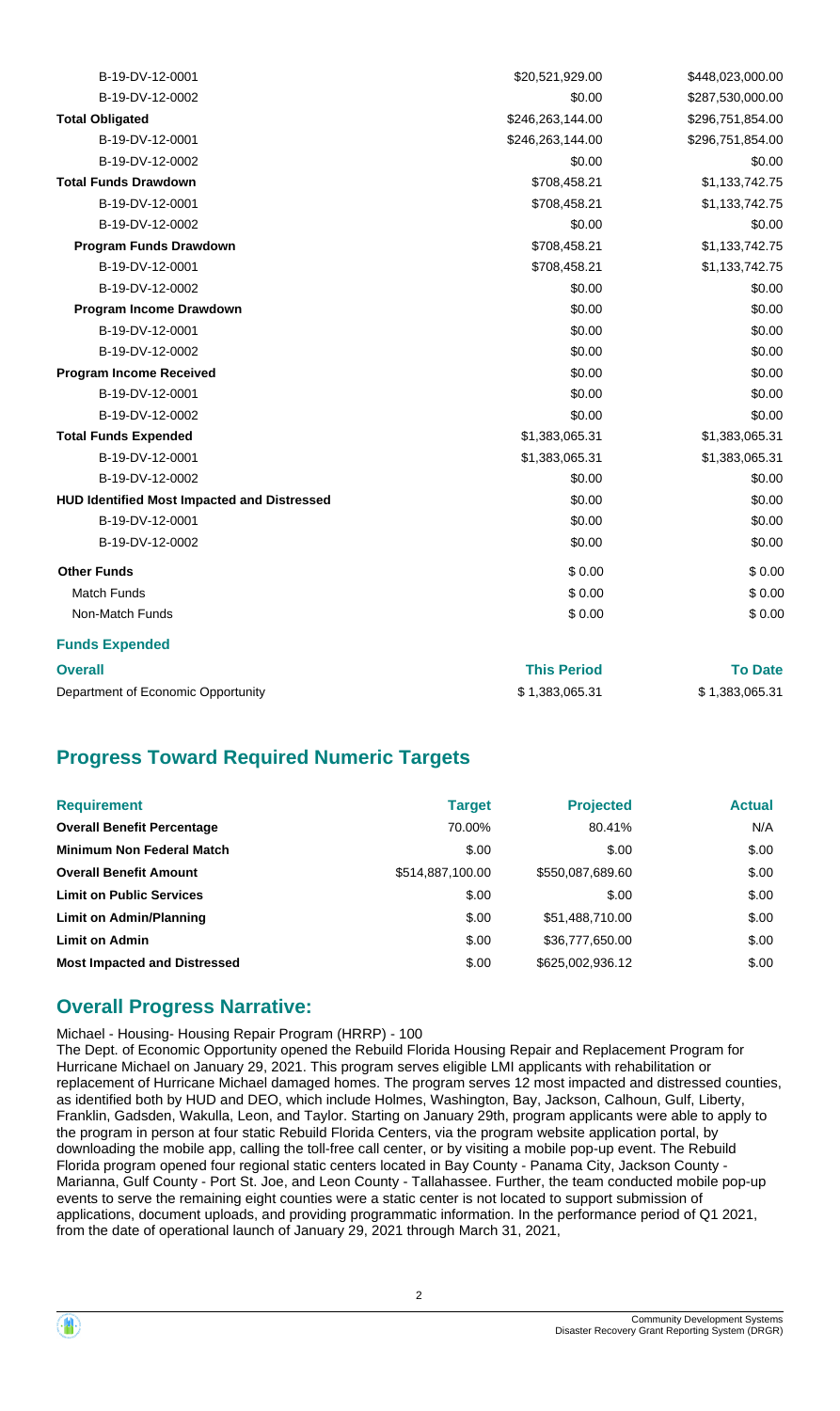the program received 1,634 applications submitted for the single-family owner-occupied program, and 55 applications for the small rental program. The Rebuild Florida team conducted a significant number of mobile popups across the eight counties, in many cases conducting two per day in separate counties. The team completed 33 mobile events in February, and 36 mobile events in March. In addition, the Rebuild Florida team conducted 53 home visits in Q1, supporting application collection for Floridians with mobility impairments or disabilities. Lastly, the Rebuild Florida team conducted four job fairs to promote employment opportunities within the program.

#### Michael - Housing - Voluntary Home Buyout â¿¿ 200

The Voluntary Home Buyout Program is a traditional Community Development Block Grant â¿¿ Disaster Recovery (CDBG-DR) Program that subgrants program awards to units of local government that were impacted by Hurricane Michael for direct activity performance to encourage risk reduction through the voluntary purchase of residential property in high flood-risk areas. The program leverages FEMA Hazard Mitigation Grant Program (HMGP) funding where possible. DEO conducts monitoring and oversight of the subrecipient activities and provides technical assistance and guidance to the subrecipients to ensure that the proposed project activities are eligible through federal regulations, and project activities are completed within the prescribed performance period. DEO staff have awarded three counties who submitted their applications by November 30, 2020. DEO staff plan to host an awardee training and orientation by the end of May 2021 for Bay County, Calhoun County, and Panama City.

#### Michael - Economic Revitalization - Workforce Recovery Training -300

DEO implemented a Workforce Recovery Training Program (WRTP) focused on providing training in construction occupations. Career support services may also be provided to assist participants in the training to successfully obtain employment. Subsequently, DEO published Hurricane Michael WRTP Guidelines and a Request for Applications on October 1, 2020. The application cycle closed December 15, 2020. DEO scored the applications and anticipates publishing the notice of intent to award to applicants during the second quarter of 2021.

#### Michael - Economic Revitalization -Hometown Revitalization Program 400

The Rebuild Florida Hometown Revitalization Program original application cycle was from November 18, 2020 through April 16, 2021 for 12 counties in Northwest Florida which suffered an economic impact as a direct result of the October 2018 storm Hurricane Michael. Due to the complexity of the program and information required, subrecipients were granted additional time to recruit and gather information from potential small businesses wishing to participate in the program. The application deadline was extended to Friday, April 16, 2021 (60 days) to allow for local units of government, state agencies, community revitalization agencies, community development districts, community based development organizations to formulate project plans and eligible business participants to join in the economic revitalization of our impacted communities. During the last quarter of 2020 and first quarter of 2021 the HRP Michael team has been providing technical assistance and direction to potential subrecipient applicants in gathering information, program guidelines and eligibility.

#### Michael - Infrastructure â¿¿ 500

The Hurricane Michael Infrastructure grant is a traditional Community Development Block Grant - Disaster Recovery (CDBG-DR) Program that will assist the communities of the Florida Panhandle who were most impacted. The Hurricane Michael Infrastructure team has opened and closed the application process for first round funding for the devastated areas. Eligible activities within this program may include, but are not limited to the following: Restoration of infrastructure damaged by Hurricane Michael (such as water and sewer facilities, streets, removal of debris, drainage, bridges, etc.); Demolition and rehabilitation of publicly or privately owned commercial or industrial buildings; Re-nourishment of protective coastal dunes systems and state beaches; Repairs to damaged buildings that are essential to the health, safety and welfare of a community when repairs to these buildings constitutes an urgent need (this can include police stations, fire stations, parks and recreational centers, community and senior centers, hospitals, clinics, homeless shelters, schools and educational facilities and other public properties, including properties serving as emergency shelters); and repairs to water lines and systems, sewer lines and systems, drainage and flood mitigation systems.

## **Project Summary**

| <b>Project #, Project Title</b>              | <b>This Report</b>                      | <b>To Date</b>                          |                                         |
|----------------------------------------------|-----------------------------------------|-----------------------------------------|-----------------------------------------|
|                                              | <b>Program Funds</b><br><b>Drawdown</b> | <b>Project Funds</b><br><b>Budgeted</b> | <b>Program Funds</b><br><b>Drawdown</b> |
| 100, Housing - Housing Repair Program        | \$376,908.89                            | \$246,263,144,00                        | \$376,908.89                            |
| B-19-DV-12-0001                              | \$376,908.89                            | \$246,263,144,00                        | \$376,908.89                            |
| B-19-DV-12-0002                              | \$0.00                                  | \$0.00                                  | \$0.00                                  |
| 200, Housing - Voluntary Home Buyout Program | \$0.00                                  | \$27.362.572.00                         | \$0.00                                  |
| B-19-DV-12-0001                              | \$0.00                                  | \$27,362,572.00                         | \$0.00                                  |
| B-19-DV-12-0002                              | \$0.00                                  | \$0.00                                  | \$0.00                                  |

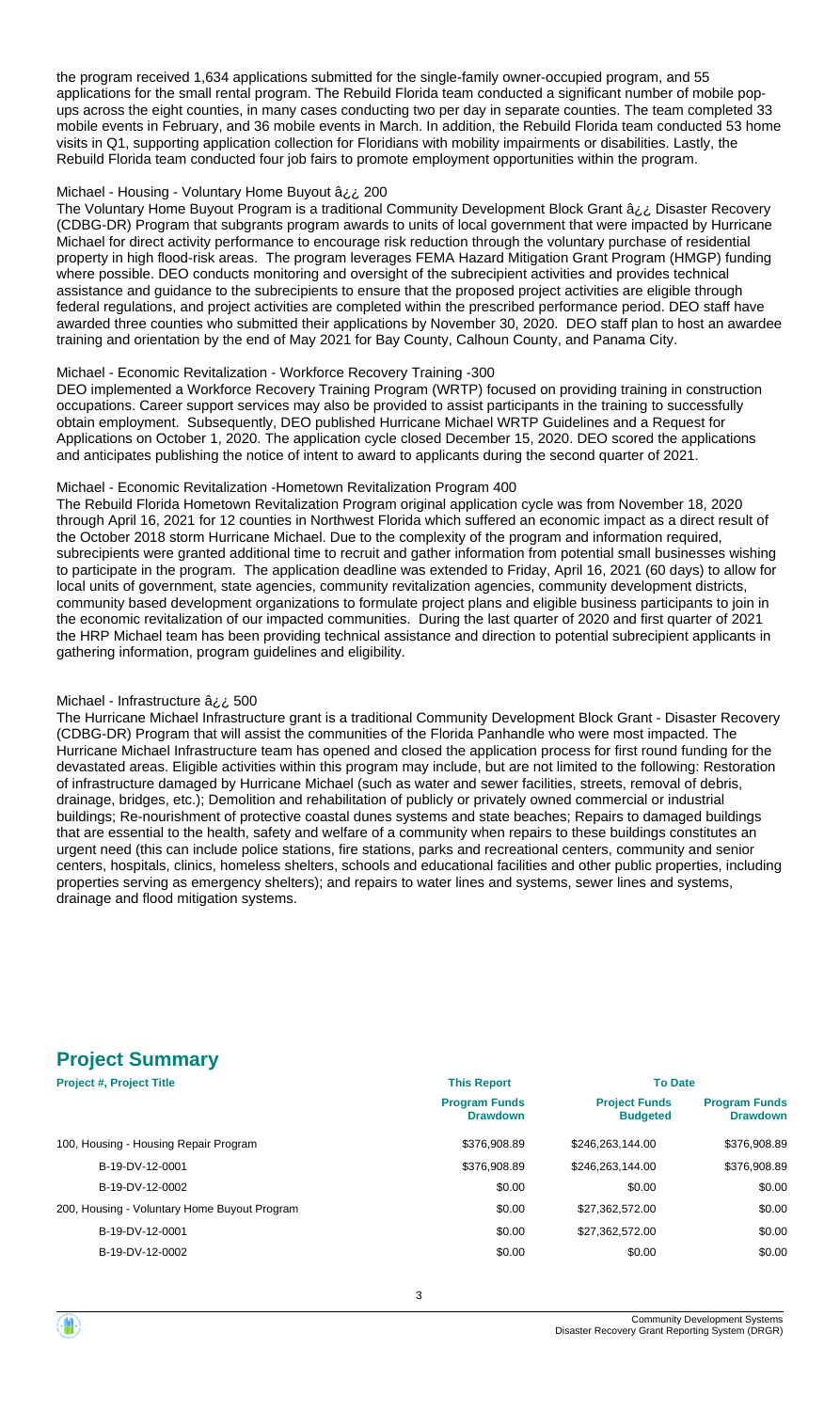| 300, Economic Revitalization - Economic Development    | \$0.00       | \$8,000,000.00   | \$0.00       |
|--------------------------------------------------------|--------------|------------------|--------------|
| B-19-DV-12-0001                                        | \$0.00       | \$8,000,000.00   | \$0.00       |
| B-19-DV-12-0002                                        | \$0.00       | \$0.00           | \$0.00       |
| 400, Economic Revitalization - Hometown Revitalization | \$0.00       | \$60,406,429.00  | \$0.00       |
| B-19-DV-12-0001                                        | \$0.00       | \$60,406,429.00  | \$0.00       |
| B-19-DV-12-0002                                        | \$0.00       | \$0.00           | \$0.00       |
| 500, Infrastructure                                    | \$0.00       | \$342,032,145.00 | \$0.00       |
| B-19-DV-12-0001                                        | \$0.00       | \$54,502,145.00  | \$0.00       |
| B-19-DV-12-0002                                        | \$0.00       | \$287,530,000.00 | \$0.00       |
| 9999, Restricted Balance                               | \$0.00       | \$0.00           | \$0.00       |
| B-19-DV-12-0001                                        | \$0.00       | \$0.00           | \$0.00       |
| B-19-DV-12-0002                                        | \$0.00       | \$0.00           | \$0.00       |
| Admin, DEO Administration                              | \$267,699.95 | \$35,777,650.00  | \$688,982.35 |
| B-19-DV-12-0001                                        | \$267,699.95 | \$35,777,650.00  | \$688,982.35 |
| B-19-DV-12-0002                                        | \$0.00       | \$0.00           | \$0.00       |
| Admin, Technical Assistance                            | \$0.00       | \$1,000,000.00   | \$0.00       |
| B-19-DV-12-0001                                        | \$0.00       | \$1,000,000.00   | \$0.00       |
| B-19-DV-12-0002                                        | \$0.00       | \$0.00           | \$0.00       |
| Planning Costs, Planning                               | \$63,849.37  | \$14,711,060.00  | \$67,851.51  |
| B-19-DV-12-0001                                        | \$63,849.37  | \$14,711,060.00  | \$67,851.51  |
| B-19-DV-12-0002                                        | \$0.00       | \$0.00           | \$0.00       |
|                                                        |              |                  |              |

## **Activities**

**Project # / 100 / Housing - Housing Repair Program**

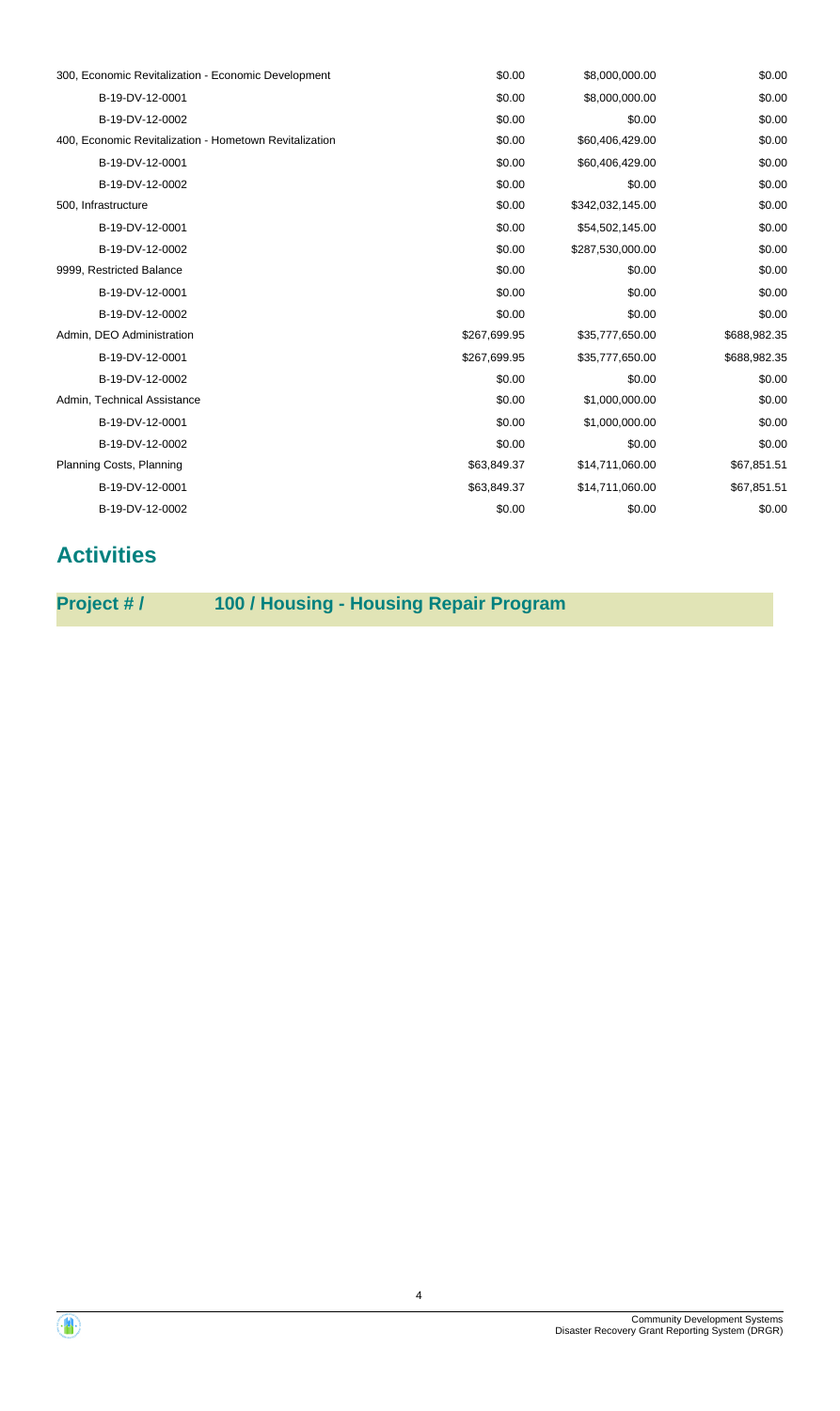**Grantee Activity Number: Activity Title: Housing**

**101**

## **Activitiy Type:**

Rehabilitation/reconstruction of residential structures Under Way

## **Project Number:**

100

**Projected Start Date:** 09/30/2020

**Benefit Type:** Direct ( HouseHold )

## **National Objective:**

#### **Activity Status:**

**Projected End Date: Completed Activity Actual End Date:** 10/30/2026 **Project Title:** Housing - Housing Repair Program

## **Responsible Organization:**

Low/Mod<br>
Department of Economic Opportunity

| <b>Overall</b>                                 | <b>Jan 1 thru Mar 31, 2021</b> | <b>To Date</b>   |
|------------------------------------------------|--------------------------------|------------------|
| <b>Total Projected Budget from All Sources</b> | \$0.00                         | \$441,473,659.20 |
| B-19-DV-12-0001                                | (\$900,000.40)                 | \$220,736,829.60 |
| B-19-DV-12-0002                                | \$0.00                         | \$220,736,829.60 |
| <b>Total Budget</b>                            | (\$900,000.40)                 | \$441,473,659.20 |
| B-19-DV-12-0001                                | (\$900,000.40)                 | \$220,736,829.60 |
| B-19-DV-12-0002                                | \$0.00                         | \$220,736,829.60 |
| <b>Total Obligated</b>                         | \$220,736,829.60               | \$220,736,829.60 |
| B-19-DV-12-0001                                | \$220,736,829.60               | \$220,736,829.60 |
| B-19-DV-12-0002                                | \$0.00                         | \$0.00           |
| <b>Total Funds Drawdown</b>                    | \$376,908.89                   | \$376,908.89     |
| B-19-DV-12-0001                                | \$376,908.89                   | \$376,908.89     |
| B-19-DV-12-0002                                | \$0.00                         | \$0.00           |
| <b>Program Funds Drawdown</b>                  | \$376,908.89                   | \$376,908.89     |
| B-19-DV-12-0001                                | \$376,908.89                   | \$376,908.89     |
| B-19-DV-12-0002                                | \$0.00                         | \$0.00           |
| Program Income Drawdown                        | \$0.00                         | \$0.00           |
| B-19-DV-12-0001                                | \$0.00                         | \$0.00           |
| B-19-DV-12-0002                                | \$0.00                         | \$0.00           |
| <b>Program Income Received</b>                 | \$0.00                         | \$0.00           |
| B-19-DV-12-0001                                | \$0.00                         | \$0.00           |
| B-19-DV-12-0002                                | \$0.00                         | \$0.00           |
| <b>Total Funds Expended</b>                    | \$387,050.26                   | \$387,050.26     |
| Department of Economic Opportunity             | \$387,050.26                   | \$387,050.26     |
| <b>Most Impacted and Distressed Expended</b>   | \$0.00                         | \$0.00           |
| B-19-DV-12-0001                                | \$0.00                         | \$0.00           |
| B-19-DV-12-0002                                | \$0.00                         | \$0.00           |
|                                                |                                |                  |

## **Activity Description:**

The Housing Repair and Replacement Program (HRRP) is a centralized housing rehabilitation, reconstruction or replacement program for low-to-moderate income (LMI) families impacted by Hurricane Michael. DEO will manage and complete the construction process for the rehabilitation or reconstruction of damaged homes on behalf of eligible applicants. DEO proposes the following housing assistance activities under this program: Repairs to, reconstruction or replacement of housing units damaged by Hurricane Michael, which may include bringing the home into code compliance and mitigation against future storm impacts, including elevation; The completion of work to homes that have been partially repaired; Repairs to, or replacement of, manufactured, modular and mobile homes impacted by Hurricane Michael; Temporary Housing Assistance based on an

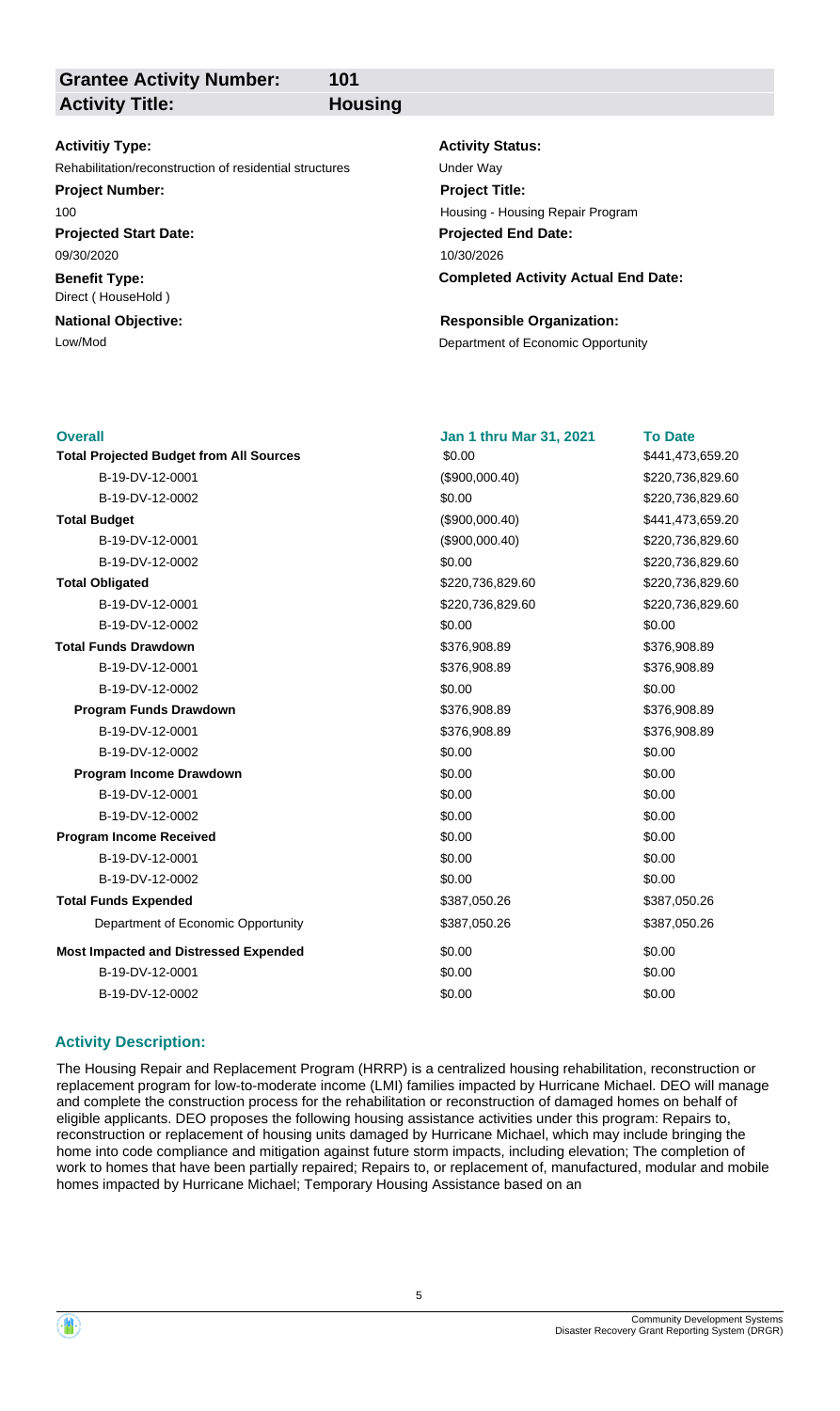individual homeowner's needs and their participation in the HRRP; Temporary Housing Assistance based on individual tenant needs and their participation in the HRRP;\* Title Assistance based on an individual homeowner's needs and their participation in the HRRP.

\* The state plans to minimize displacement of persons or entities and assist those displaced as a result of implementing a project with CDBG-DR funds. Should any projects cause displacement, DEO will follow the Uniform Relocation Act (URA) and the Real Property Acquisition Policies Act to ensure tenants are relocated to safe and sanitary locations.

## **Location Description:**

HUD MID Counties: Bay, Calhoun, Franklin, Gadsden, Gulf, Jackson, Liberty, Wakulla, Washington HUD MID Zip Codes: 32321, 32327, 32328, 32346, 32351, 32428 State MID Area Counties: Holmes, Leon, Taylor

#### **Activity Progress Narrative:**

The program is in the process of the initial eligibility determination for those who have completed and had their application completed. HRRP DEO Housing staff has continued its efforts on building out the Program's process flow and beginning construction activities for eligible homeowners. To accomplish this, staff began by building out the system of record to include the "Verify Eligibility" and "Verify Benefits" sections. These two sections are crucial to Program operations as staff must progress applicants through these stages to determine their eligibility. HRRP Appeals staff continues to work diligently to establish the appeals process and continues to aid in working with HORNE, LLC to create process flows on the build out in the system of record.

HRRP DEO Construction and Contracts staff focused their efforts on building out the construction process for eligible homeowners. This included amending contracts for the 21 general and mobile home contractors procured for Hurricane Michael for the repair, replacement and reconstruction of stick-built structures.

DEO is committed to providing the best possible customer service to our most vulnerable populations by working with various parties to ensure their disaster recovery needs are met.

## **Accomplishments Performance Measures**

**No Accomplishments Performance Measures**

## **Beneficiaries Performance Measures**

**No Beneficiaries Performance Measures found.**

## **Activity Locations**

**No Activity Locations found.**

## **Other Funding Sources Budgeted - Detail**

## **No Other Match Funding Sources Found**

#### **Other Funding Sources Amount Amount Amount Amount Amount Amount Amount**

No Other Funding Sources Found Total Other Funding Sources

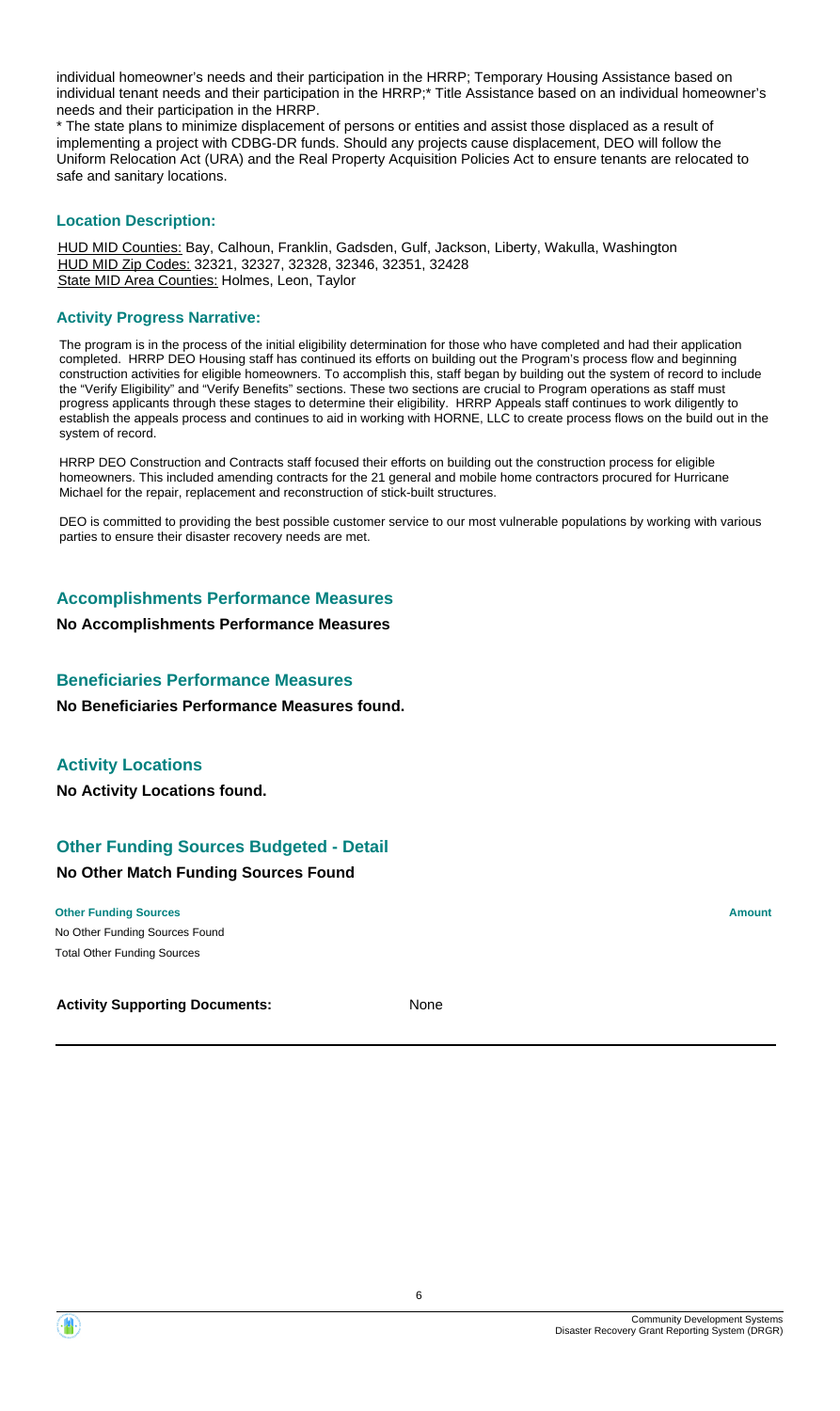**Grantee Activity Number:** Activity Title: **Housing - UN** 

**102**

## **Activitiy Type:**

Rehabilitation/reconstruction of residential structures Under Way

## **Project Number:**

100

**Projected Start Date:** 09/30/2020

**Benefit Type:** Direct ( HouseHold )

## **National Objective:**

## **Activity Status:**

**Projected End Date: Completed Activity Actual End Date:** 10/30/2026 **Project Title:** Housing - Housing Repair Program

## **Responsible Organization:**

Urgent Need **Department of Economic Opportunity** 

| Jan 1 thru Mar 31, 2021 | <b>To Date</b>  |
|-------------------------|-----------------|
| \$0.00                  | \$49,052,628.80 |
| (\$99,999.60)           | \$24,526,314.40 |
| \$0.00                  | \$24,526,314.40 |
| (\$99,999.60)           | \$49,052,628.80 |
| (\$99,999.60)           | \$24,526,314.40 |
| \$0.00                  | \$24,526,314.40 |
| \$24,526,314.40         | \$24,526,314.40 |
| \$24,526,314.40         | \$24,526,314.40 |
| \$0.00                  | \$0.00          |
| \$0.00                  | \$0.00          |
| \$0.00                  | \$0.00          |
| \$0.00                  | \$0.00          |
| \$0.00                  | \$0.00          |
| \$0.00                  | \$0.00          |
| \$0.00                  | \$0.00          |
| \$0.00                  | \$0.00          |
| \$0.00                  | \$0.00          |
| \$0.00                  | \$0.00          |
| \$0.00                  | \$0.00          |
| \$0.00                  | \$0.00          |
| \$0.00                  | \$0.00          |
| \$0.00                  | \$0.00          |
| \$0.00                  | \$0.00          |
| \$0.00                  | \$0.00          |
| \$0.00                  | \$0.00          |
| \$0.00                  | \$0.00          |
|                         |                 |

## **Activity Description:**

The Housing Repair and Replacement Program (HRRP) is a centralized housing rehabilitation, reconstruction or replacement program for low-to-moderate income (LMI) families impacted by Hurricane Michael. DEO will manage and complete the construction process for the rehabilitation or reconstruction of damaged homes on behalf of eligible applicants. DEO proposes the following housing assistance activities under this program: Repairs to, reconstruction or replacement of housing units damaged by Hurricane Michael, which may include bringing the home into code compliance and mitigation against future storm impacts, including elevation; The completion of work to homes that have been partially repaired; Repairs to, or replacement of, manufactured, modular and mobile homes impacted by Hurricane Michael; Temporary Housing Assistance based on an

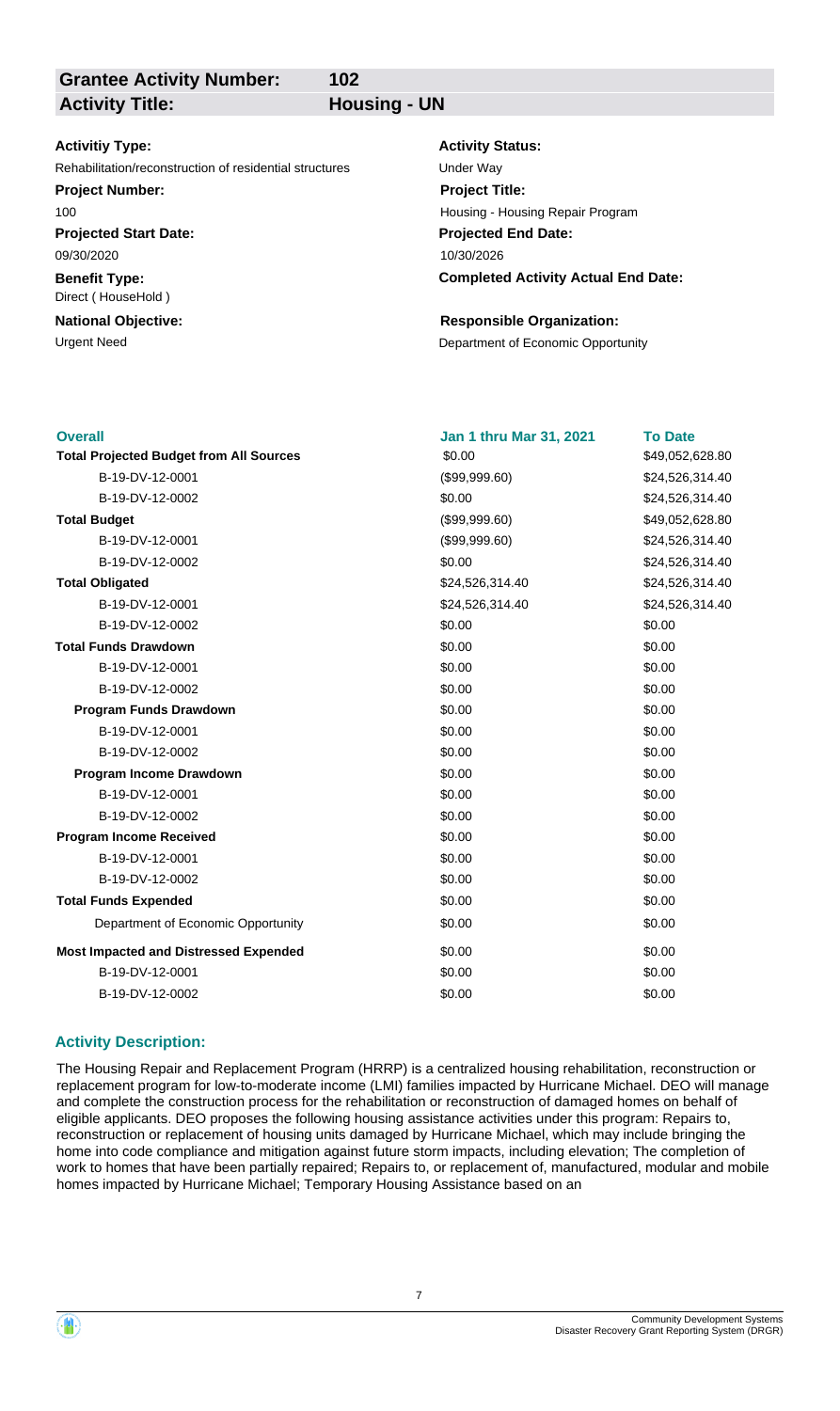individual homeowner's needs and their participation in the HRRP; Temporary Housing Assistance based on individual tenant needs and their participation in the HRRP;\* Title Assistance based on an individual homeowner's needs and their participation in the HRRP.

\* The state plans to minimize displacement of persons or entities and assist those displaced as a result of implementing a project with CDBG-DR funds. Should any projects cause displacement, DEO will follow the Uniform Relocation Act (URA) and the Real Property Acquisition Policies Act to ensure tenants are relocated to safe and sanitary locations.

#### **Location Description:**

HUD MID Counties: Bay, Calhoun, Franklin, Gadsden, Gulf, Jackson, Liberty, Wakulla, Washington HUD MID Zip Codes: 32321, 32327, 32328, 32346, 32351, 32428 State MID Area Counties: Holmes, Leon, Taylor

#### **Activity Progress Narrative:**

## **Accomplishments Performance Measures**

**No Accomplishments Performance Measures**

## **Beneficiaries Performance Measures**

**No Beneficiaries Performance Measures found.**

## **Activity Locations**

**No Activity Locations found.**

## **Other Funding Sources Budgeted - Detail**

#### **No Other Match Funding Sources Found**

No Other Funding Sources Found **Other Funding Sources Amount** Total Other Funding Sources

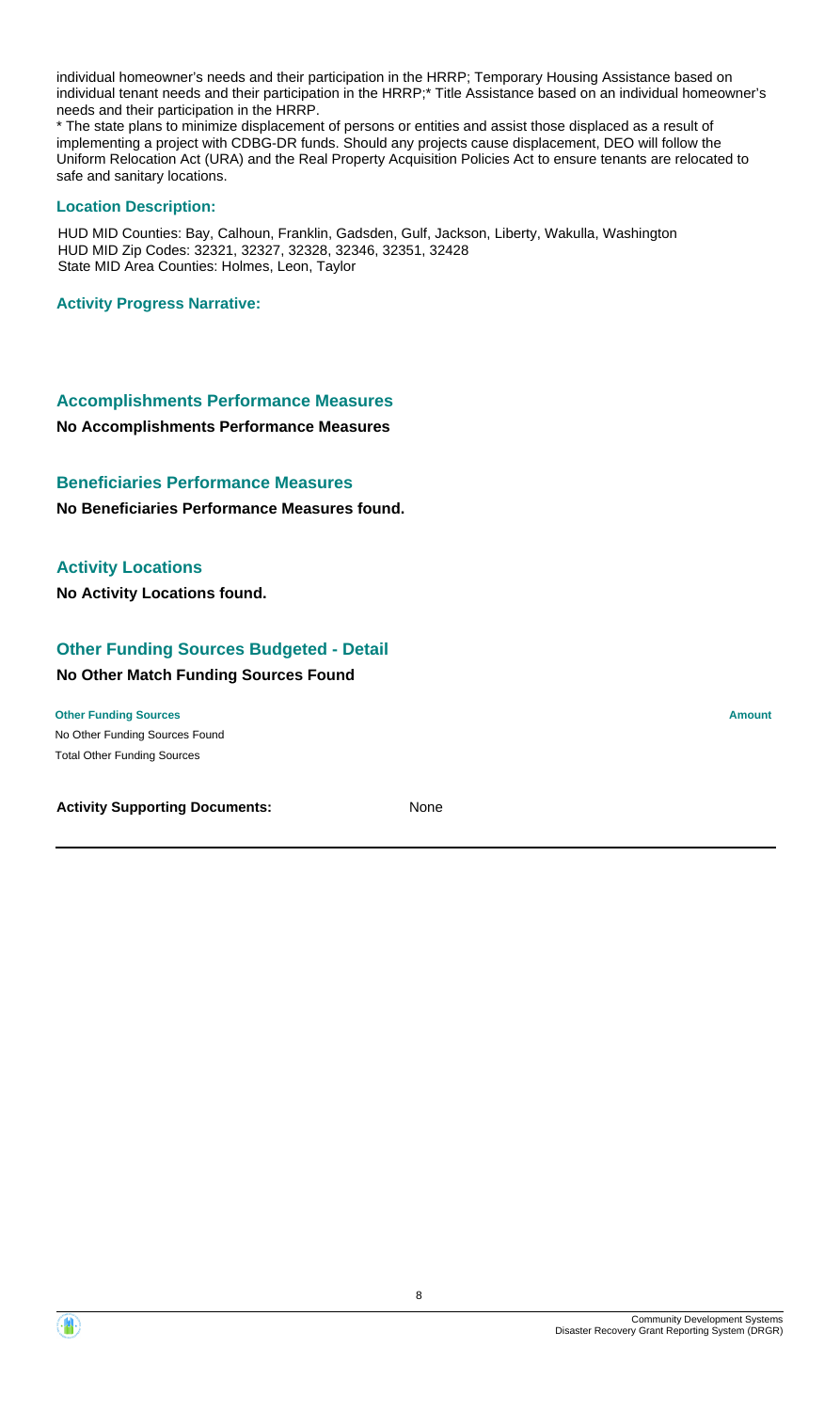**Grantee Activity Number:**

**103**

## **Activity Title: Housing - Rental LMI**

## **Activitiy Type:**

Rehabilitation/reconstruction of residential structures Under Way

## **Project Number:**

100

**Projected Start Date:** 09/30/2020

**Benefit Type:** Direct ( HouseHold )

## **National Objective:**

#### **Activity Status:**

**Projected End Date: Completed Activity Actual End Date:** 10/30/2026 **Project Title:** Housing - Housing Repair Program

## **Responsible Organization:**

Low/Mod **Department of Economic Opportunity** 

| <b>Overall</b>                                 | <b>Jan 1 thru Mar 31, 2021</b> | <b>To Date</b> |
|------------------------------------------------|--------------------------------|----------------|
| <b>Total Projected Budget from All Sources</b> | \$0.00                         | \$2,000,000.00 |
| B-19-DV-12-0001                                | \$1,000,000.00                 | \$1,000,000.00 |
| B-19-DV-12-0002                                | \$0.00                         | \$1,000,000.00 |
| <b>Total Budget</b>                            | \$1,000,000.00                 | \$2,000,000.00 |
| B-19-DV-12-0001                                | \$1,000,000.00                 | \$1,000,000.00 |
| B-19-DV-12-0002                                | \$0.00                         | \$1,000,000.00 |
| <b>Total Obligated</b>                         | \$1,000,000.00                 | \$1,000,000.00 |
| B-19-DV-12-0001                                | \$1,000,000.00                 | \$1,000,000.00 |
| B-19-DV-12-0002                                | \$0.00                         | \$0.00         |
| <b>Total Funds Drawdown</b>                    | \$0.00                         | \$0.00         |
| B-19-DV-12-0001                                | \$0.00                         | \$0.00         |
| B-19-DV-12-0002                                | \$0.00                         | \$0.00         |
| <b>Program Funds Drawdown</b>                  | \$0.00                         | \$0.00         |
| B-19-DV-12-0001                                | \$0.00                         | \$0.00         |
| B-19-DV-12-0002                                | \$0.00                         | \$0.00         |
| Program Income Drawdown                        | \$0.00                         | \$0.00         |
| B-19-DV-12-0001                                | \$0.00                         | \$0.00         |
| B-19-DV-12-0002                                | \$0.00                         | \$0.00         |
| <b>Program Income Received</b>                 | \$0.00                         | \$0.00         |
| B-19-DV-12-0001                                | \$0.00                         | \$0.00         |
| B-19-DV-12-0002                                | \$0.00                         | \$0.00         |
| <b>Total Funds Expended</b>                    | \$0.00                         | \$0.00         |
| Department of Economic Opportunity             | \$0.00                         | \$0.00         |
| <b>Most Impacted and Distressed Expended</b>   | \$0.00                         | \$0.00         |
| B-19-DV-12-0001                                | \$0.00                         | \$0.00         |
| B-19-DV-12-0002                                | \$0.00                         | \$0.00         |

## **Activity Description:**

**Location Description:**

## **Activity Progress Narrative:**



.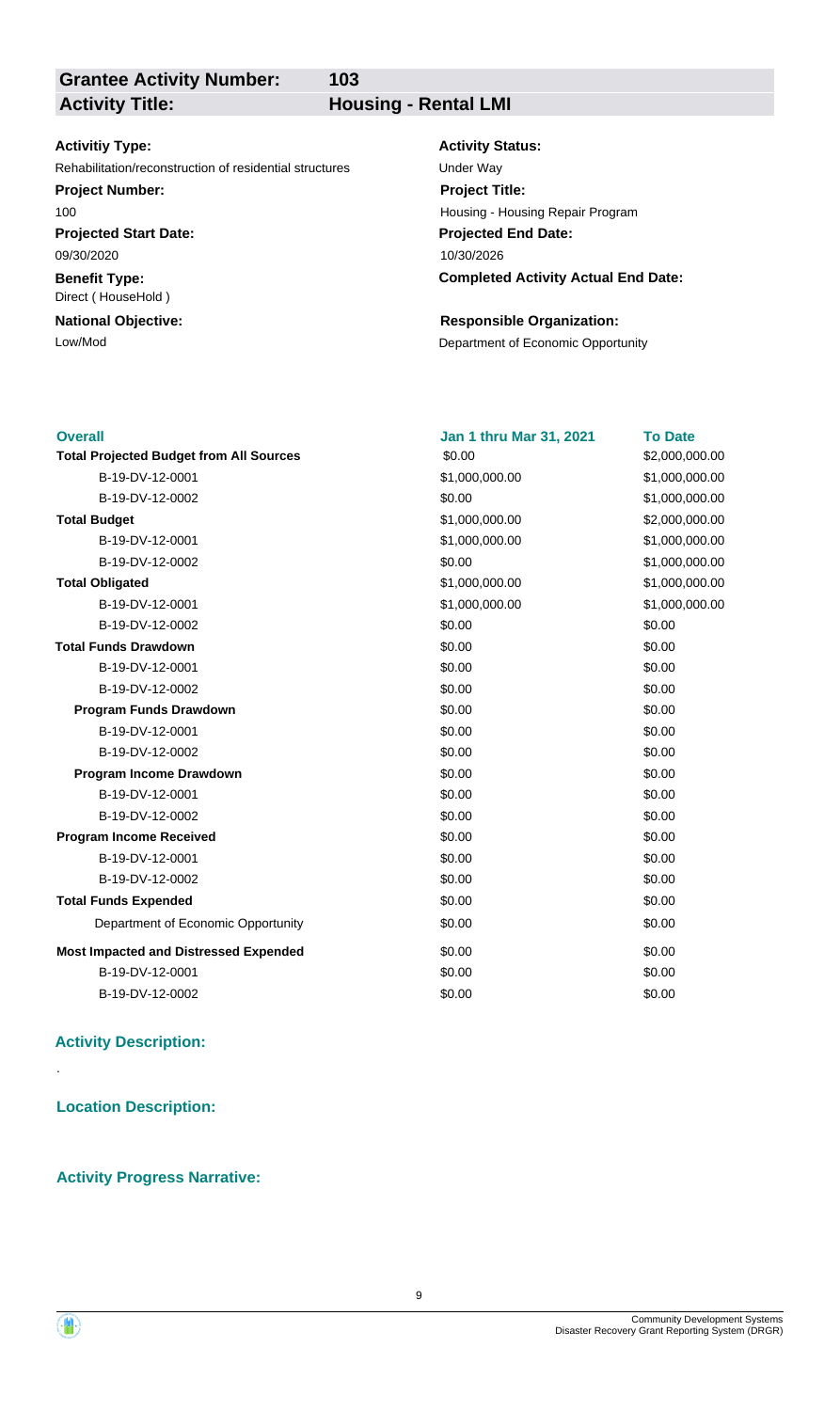## **Accomplishments Performance Measures**

**No Accomplishments Performance Measures**

**No Beneficiaries Performance Measures found. Beneficiaries Performance Measures**

## **Activity Locations**

**No Activity Locations found.**

## **Other Funding Sources Budgeted - Detail**

## **No Other Match Funding Sources Found**

No Other Funding Sources Found **Other Funding Sources Amount** Total Other Funding Sources

**Activity Supporting Documents:** None

**Project # / 200 / Housing - Voluntary Home Buyout Program**

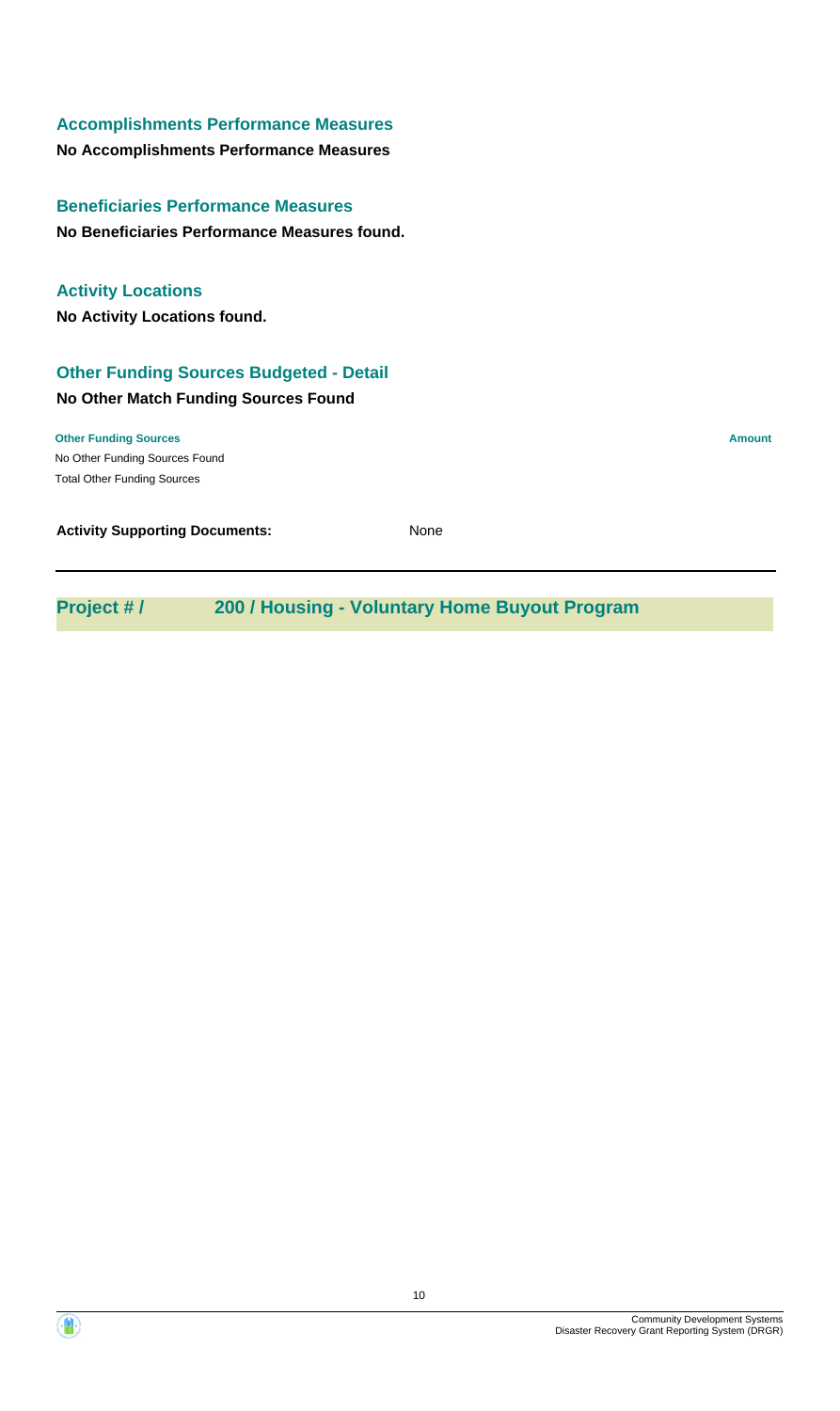**201**

**Grantee Activity Number:**

**Activity Title: Voluntary Home Buyout Program**

## **Activitiy Type:**

**Projected Start Date:** 09/30/2020 Acquisition - buyout of residential properties Van Acquisition - buyout of residential properties **Project Number:** 200

**Benefit Type:**

N/A

**National Objective:**

# **Activity Status:**

**Projected End Date: Completed Activity Actual End Date:** 10/30/2026 **Project Title:** Housing - Voluntary Home Buyout Program

## **Responsible Organization:**

Low/Mod<br>
Department of Economic Opportunity

| <b>Overall</b>                                 | <b>Jan 1 thru Mar 31, 2021</b> | <b>To Date</b>  |
|------------------------------------------------|--------------------------------|-----------------|
| <b>Total Projected Budget from All Sources</b> | \$0.00                         | \$20,521,929.00 |
| <b>Total Budget</b>                            | \$0.00                         | \$20,521,929.00 |
| <b>Total Obligated</b>                         | \$0.00                         | \$0.00          |
| <b>Total Funds Drawdown</b>                    | \$0.00                         | \$0.00          |
| <b>Program Funds Drawdown</b>                  | \$0.00                         | \$0.00          |
| <b>Program Income Drawdown</b>                 | \$0.00                         | \$0.00          |
| <b>Program Income Received</b>                 | \$0.00                         | \$0.00          |
| <b>Total Funds Expended</b>                    | \$0.00                         | \$0.00          |
| Department of Economic Opportunity             | \$0.00                         | \$0.00          |
| <b>Most Impacted and Distressed Expended</b>   | \$0.00                         | \$0.00          |

## **Activity Description:**

Reducing the risk of flooding in residential areas is a priority for the state of Florida. The Florida Division of Emergency Management (FDEM) has recommended that all counties focus on acquisition of properties without flood insurance in Special Flood Hazard Areas. Recognizing this great need, DEO created the Voluntary Home Buyout program to encourage risk reduction through the acquisition of residential property in high flood risk areas. It is the responsibility of subrecipients interested in pursuing the buyout projects to support and provide: Appraisals; Title and legal services; Homeowner counseling services; Environmental review; and Related buyout processes.

## **Location Description:**

HUD MID Counties: Bay, Calhoun, Franklin, Gadsden, Gulf, Jackson, Liberty, Wakulla, Washington HUD MID Zip Codes: 32321, 32327, 32328, 32346, 32351, 32428 State MID Area Counties: Holmes, Leon, Taylor

## **Activity Progress Narrative:**

The Voluntary Home Buyout program for Hurricane Michael closed the application cycle on November 30, 2020. Three counties were awarded. DEO staff plan to host an awardee training and orientation by the end of May

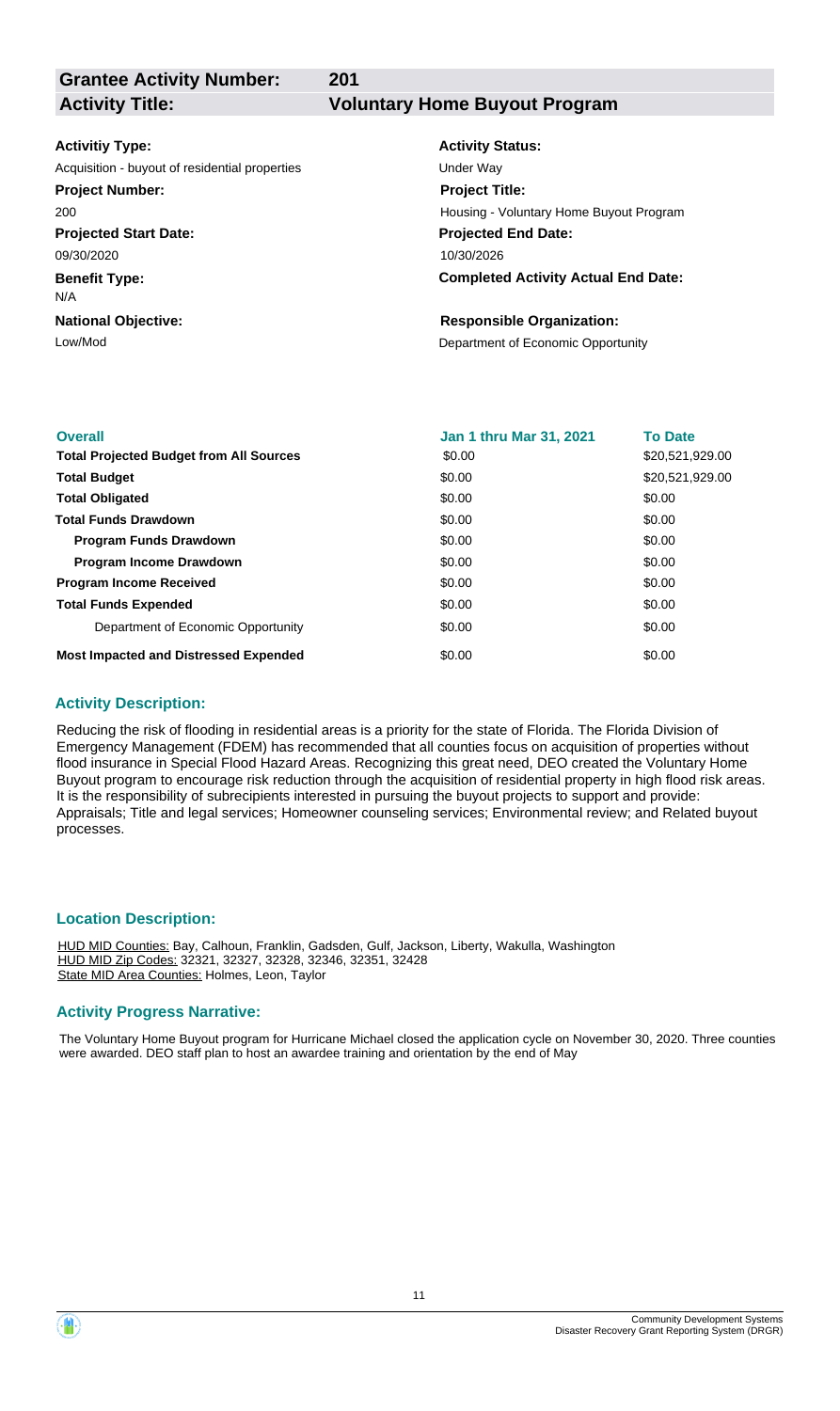2021 for Bay County, Calhoun County, and Panama City.

## **Accomplishments Performance Measures**

## **No Accomplishments Performance Measures**

**No Beneficiaries Performance Measures found. Beneficiaries Performance Measures**

## **Activity Locations**

**No Activity Locations found.**

## **Other Funding Sources Budgeted - Detail**

## **No Other Match Funding Sources Found**

No Other Funding Sources Found **Other Funding Sources Amount Amount Amount Amount Amount Amount Amount** Total Other Funding Sources



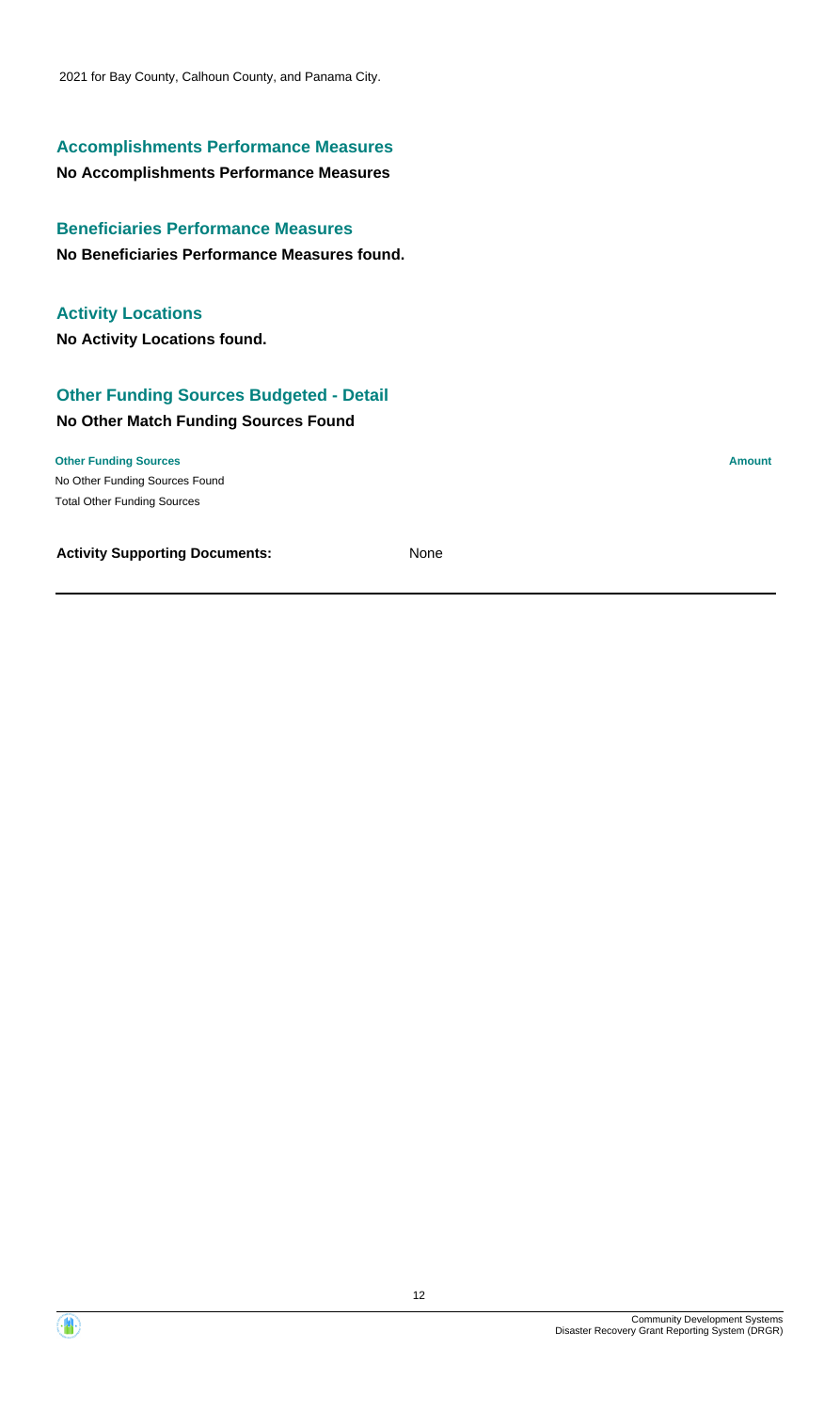**202**

## **Grantee Activity Number:**

**Activity Title: Voluntary Home Buyout Program - UN**

### **Activitiy Type:**

**Projected Start Date:** Acquisition - buyout of residential properties Van Acquisition - buyout of residential properties **Project Number:** 200

09/30/2020

**Benefit Type:**

N/A

**National Objective:**

## **Activity Status:**

**Projected End Date: Completed Activity Actual End Date:** 10/30/2026 **Project Title:** Housing - Voluntary Home Buyout Program

## **Responsible Organization:**

Urgent Need **Department of Economic Opportunity** 

| <b>Overall</b>                                 | <b>Jan 1 thru Mar 31, 2021</b> | <b>To Date</b> |
|------------------------------------------------|--------------------------------|----------------|
| <b>Total Projected Budget from All Sources</b> | \$0.00                         | \$6,840,643.00 |
| <b>Total Budget</b>                            | \$0.00                         | \$6,840,643.00 |
| <b>Total Obligated</b>                         | \$0.00                         | \$0.00         |
| <b>Total Funds Drawdown</b>                    | \$0.00                         | \$0.00         |
| <b>Program Funds Drawdown</b>                  | \$0.00                         | \$0.00         |
| <b>Program Income Drawdown</b>                 | \$0.00                         | \$0.00         |
| <b>Program Income Received</b>                 | \$0.00                         | \$0.00         |
| <b>Total Funds Expended</b>                    | \$0.00                         | \$0.00         |
| Department of Economic Opportunity             | \$0.00                         | \$0.00         |
| <b>Most Impacted and Distressed Expended</b>   | \$0.00                         | \$0.00         |

## **Activity Description:**

Reducing the risk of flooding in residential areas is a priority for the state of Florida. The Florida Division of Emergency Management (FDEM) has recommended that all counties focus on acquisition of properties without flood insurance in Special Flood Hazard Areas. Recognizing this great need, DEO will create a Voluntary Home Buyout program to encourage risk reduction through the acquisition of residential property in high flood risk areas. It is the responsibility of subrecipients interested in pursuing the buyout projects to support and provide: Appraisals; Title and legal services; Homeowner counseling services; Environmental review; and Related buyout processes.

## **Location Description:**

HUD MID Counties: Bay, Calhoun, Franklin, Gadsden, Gulf, Jackson, Liberty, Wakulla, Washington HUD MID Zip Codes: 32321, 32327, 32328, 32346, 32351, 32428 State MID Area Counties: Holmes, Leon, Taylor

## **Activity Progress Narrative:**

The Voluntary Home Buyout program for Hurricane Michael closed the application cycle on November 30, 2020. Three counties were awarded. DEO staff plan to host an awardee training and orientation by the end of May 2021 for Bay County, Calhoun County, and Panama City.

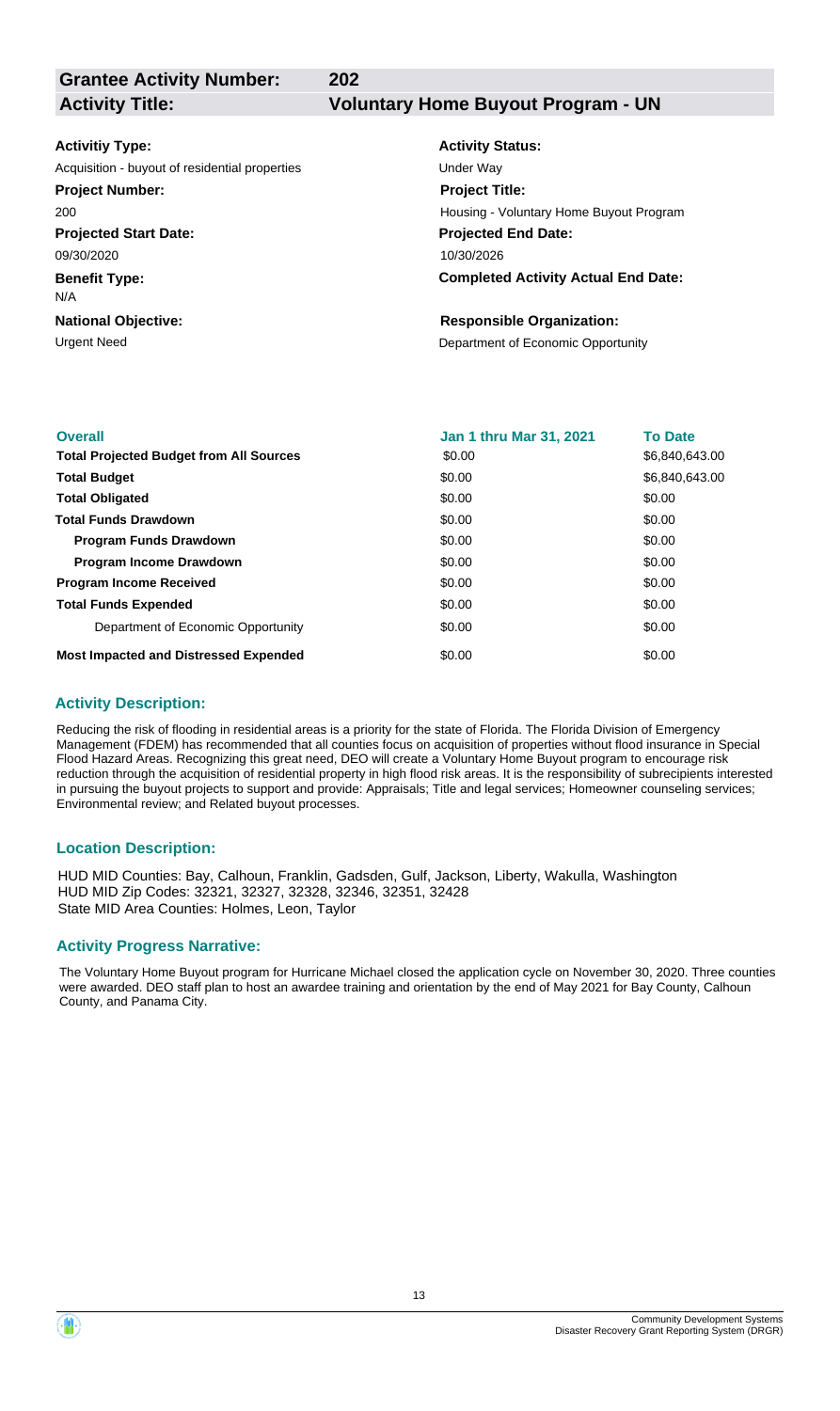| <b>Accomplishments Performance Measures</b>    |               |
|------------------------------------------------|---------------|
| No Accomplishments Performance Measures        |               |
| <b>Beneficiaries Performance Measures</b>      |               |
| No Beneficiaries Performance Measures found.   |               |
| <b>Activity Locations</b>                      |               |
| <b>No Activity Locations found.</b>            |               |
| <b>Other Funding Sources Budgeted - Detail</b> |               |
| <b>No Other Match Funding Sources Found</b>    |               |
| <b>Other Funding Sources</b>                   | <b>Amount</b> |
| No Other Funding Sources Found                 |               |
| <b>Total Other Funding Sources</b>             |               |
| <b>Activity Supporting Documents:</b>          | None          |

**Project # / 300 / Economic Revitalization - Economic Development**

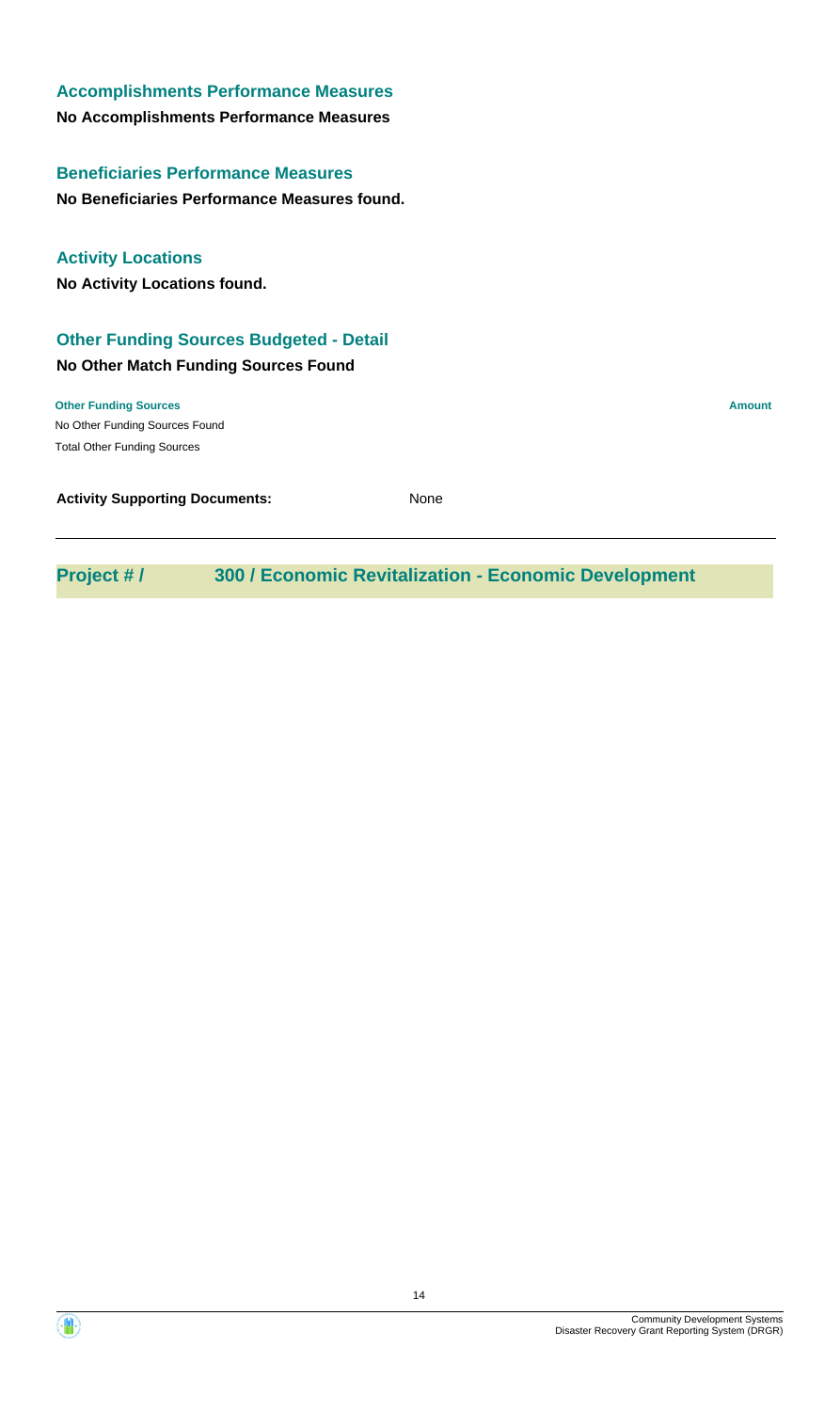**Grantee Activity Number:**

**301**

## **Activity Title: Workforce Recovery Training**

#### **Activitiy Type:**

Econ. development or recovery activity that creates/retains Under Way **Project Number:**

300

**Projected Start Date:** 09/30/2020

**Benefit Type:**

N/A

**National Objective:**

## **Activity Status: Projected End Date:** 10/30/2026 **Project Title:** Economic Revitalization - Economic Development

**Completed Activity Actual End Date:**

## **Responsible Organization:**

Low/Mod<br>
Department of Economic Opportunity

| <b>Overall</b>                                 | <b>Jan 1 thru Mar 31, 2021</b> | <b>To Date</b> |
|------------------------------------------------|--------------------------------|----------------|
| <b>Total Projected Budget from All Sources</b> | \$0.00                         | \$8,000,000.00 |
| <b>Total Budget</b>                            | \$2,400,000.00                 | \$8,000,000.00 |
| <b>Total Obligated</b>                         | \$0.00                         | \$0.00         |
| <b>Total Funds Drawdown</b>                    | \$0.00                         | \$0.00         |
| <b>Program Funds Drawdown</b>                  | \$0.00                         | \$0.00         |
| <b>Program Income Drawdown</b>                 | \$0.00                         | \$0.00         |
| <b>Program Income Received</b>                 | \$0.00                         | \$0.00         |
| <b>Total Funds Expended</b>                    | \$0.00                         | \$0.00         |
| Department of Economic Opportunity             | \$0.00                         | \$0.00         |
| <b>Most Impacted and Distressed Expended</b>   | \$0.00                         | \$0.00         |

## **Activity Description:**

Hurricane Michael had a significant impact on the housing supply, creating an increased demand for new construction and home repair activities, with additional impact on commercial construction and repair activities. By addressing the unmet needs in the construction trades, Florida can provide a new labor force to support the increased demands for post-disaster construction, as well as support Floridians looking for new employment in the post-disaster economy. To ensure there are resources to support the remaining recovery needs, DEO implemented a workforce recovery training program that may include, but may not be limited to, the areas of: Roofing; Masonry; Carpentry; Concrete finishing; Plumbing; HVAC (heating, ventilation and air conditioning); Electricity; Heavy equipment operations; Flooring installation/Carpet laying; Glass / window installation; Plastering; Welding; and Customized training tailored to the specific economic revitalization needs of a particular region.

## **Location Description:**

HUD MID Counties: Bay, Calhoun, Franklin, Gadsden, Gulf, Jackson, Liberty, Wakulla, Washington HUD MID Zip Codes: 32321, 32327, 32328, 32346, 32351, 32428 State MID Area Counties: Holmes, Leon, Taylor

## **Activity Progress Narrative:**

DEO received and scored applications and anticipates publishing the notice of intent to awardees. Subsequently, DEO anticipates working with awardees to draft subrecipient agreements and begin

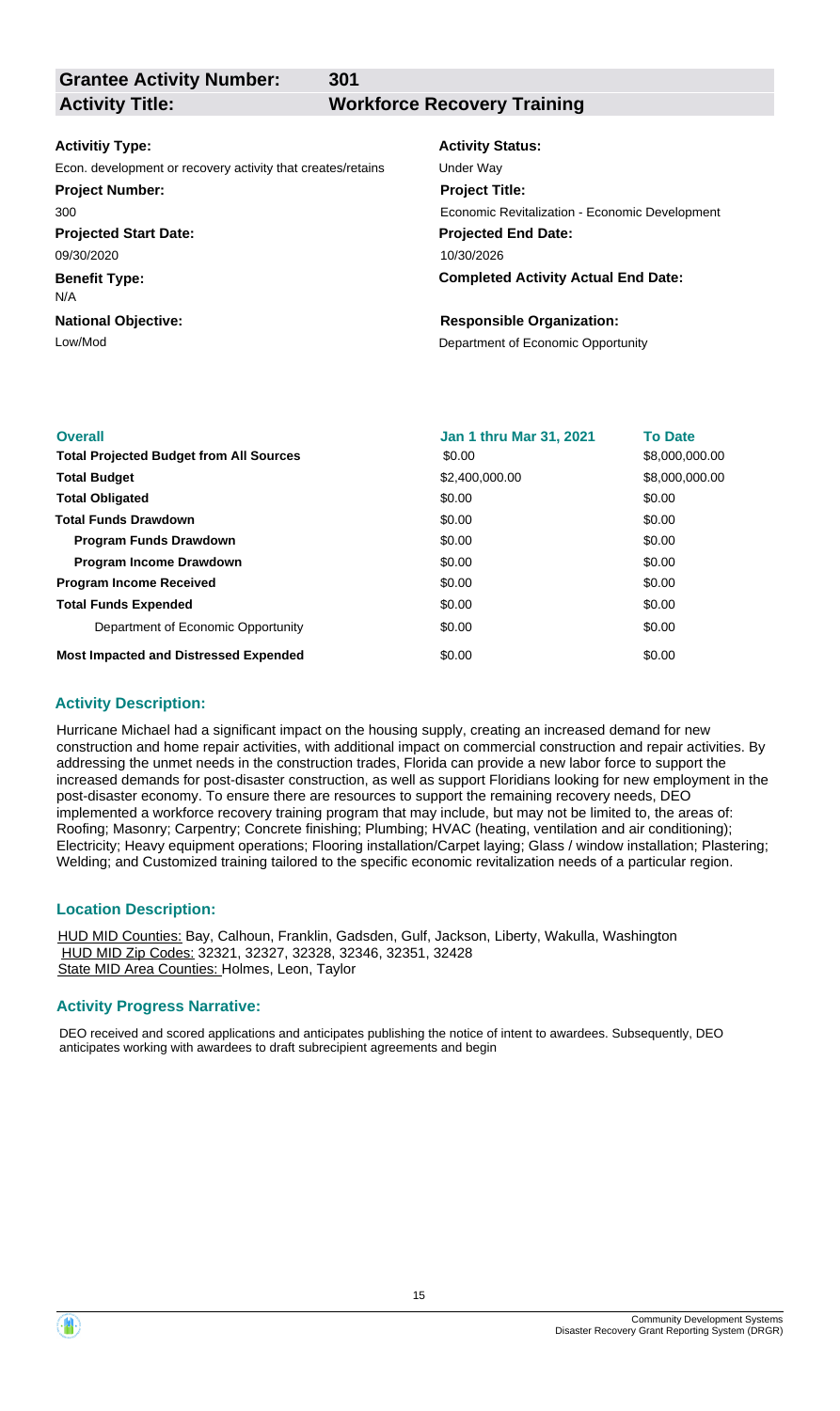implementation documentation, during the second quarter of 2021.

## **Accomplishments Performance Measures**

## **No Accomplishments Performance Measures**

**No Beneficiaries Performance Measures found. Beneficiaries Performance Measures**

## **Activity Locations**

**No Activity Locations found.**

## **Other Funding Sources Budgeted - Detail**

## **No Other Match Funding Sources Found**

No Other Funding Sources Found **Other Funding Sources Amount Amount Amount Amount Amount Amount Amount** Total Other Funding Sources

**Activity Supporting Documents:** None

**Project # / 400 / Economic Revitalization - Hometown Revitalization**

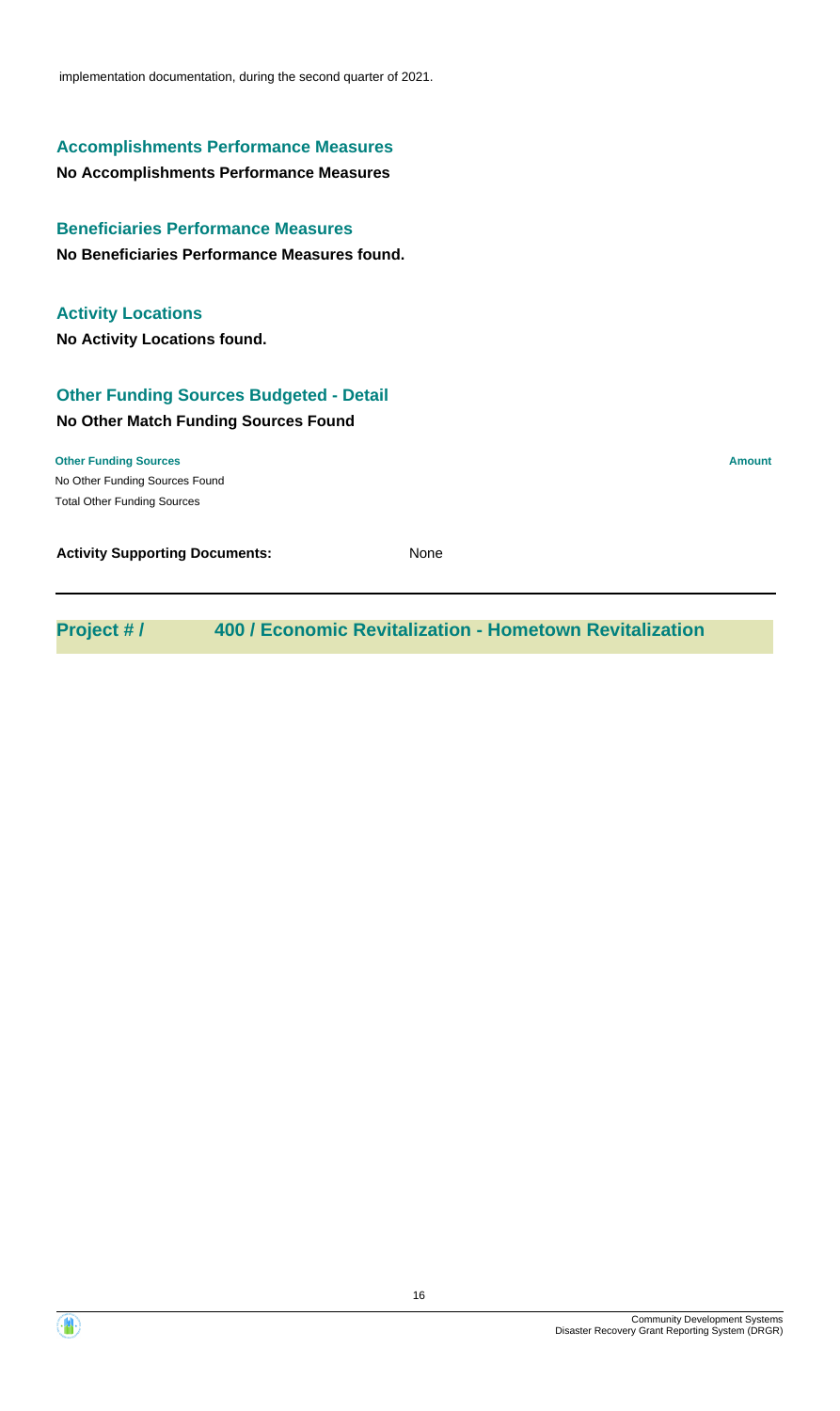**Grantee Activity Number:**

**401**

## **Activity Title: Hometown Revitalization Program**

#### **Activitiy Type:**

Acquisition, construction,reconstruction of public facilities Under Way

#### **Project Number:**

400

**Projected Start Date:** 09/30/2020

**Benefit Type:**

N/A

## **National Objective:**

## **Activity Status: Projected End Date: Completed Activity Actual End Date:** 10/30/2026 **Project Title:** Economic Revitalization - Hometown Revitalization

## **Responsible Organization:**

Low/Mod<br>
Department of Economic Opportunity

| <b>Overall</b>                                 | Jan 1 thru Mar 31, 2021 | <b>To Date</b>  |
|------------------------------------------------|-------------------------|-----------------|
| <b>Total Projected Budget from All Sources</b> | \$0.00                  | \$60,406,429.00 |
| <b>Total Budget</b>                            | \$18,121,929.00         | \$60,406,429.00 |
| <b>Total Obligated</b>                         | \$0.00                  | \$0.00          |
| <b>Total Funds Drawdown</b>                    | \$0.00                  | \$0.00          |
| <b>Program Funds Drawdown</b>                  | \$0.00                  | \$0.00          |
| <b>Program Income Drawdown</b>                 | \$0.00                  | \$0.00          |
| <b>Program Income Received</b>                 | \$0.00                  | \$0.00          |
| <b>Total Funds Expended</b>                    | \$0.00                  | \$0.00          |
| Department of Economic Opportunity             | \$0.00                  | \$0.00          |
| <b>Most Impacted and Distressed Expended</b>   | \$0.00                  | \$0.00          |

## **Activity Description:**

Small businesses are the lifeblood of local economies throughout the state. This can include typical small shops and restaurants in communities' commercial districts, often the central hub of small and rural communities. Wind and flood events can damage structures, destroying the physical location and causing significant financial loss. Impacts on specific businesses may filter throughout the commercial area, as a few businesses unable to reopen after the disaster may reduce visitors to the commercial district, which then impacts the viability of the remaining businesses. Supporting the recovery of commercial areas is essential to ensuring that commercial tenants, customers and jobs are restored. By facilitating the return of commercial districts and businesses to profitability, jobs will be created or retained within the community and residents will continue to have access to the products and services they need within their local community. Recognizing this impact, DEO created a program for eligible subrecipients to revitalize designated commercial districts damaged by Hurricane Michael. Documentation of impacts from Hurricane Michael will be required to be considered eligible for assistance. Uses of funds may include, but may not be limited to: Public facility improvements, including streetscapes, lighting, sidewalks and other physical improvements to commercial areas; Acquisition, demolition, site preparation or rehabilitation of commercial structures carried out by a unit of local government; Assistance to small businesses for rehabilitation and physical improvements to their places of business; and façade improvements to private or public structures in commercial areas.

## **Location Description:**

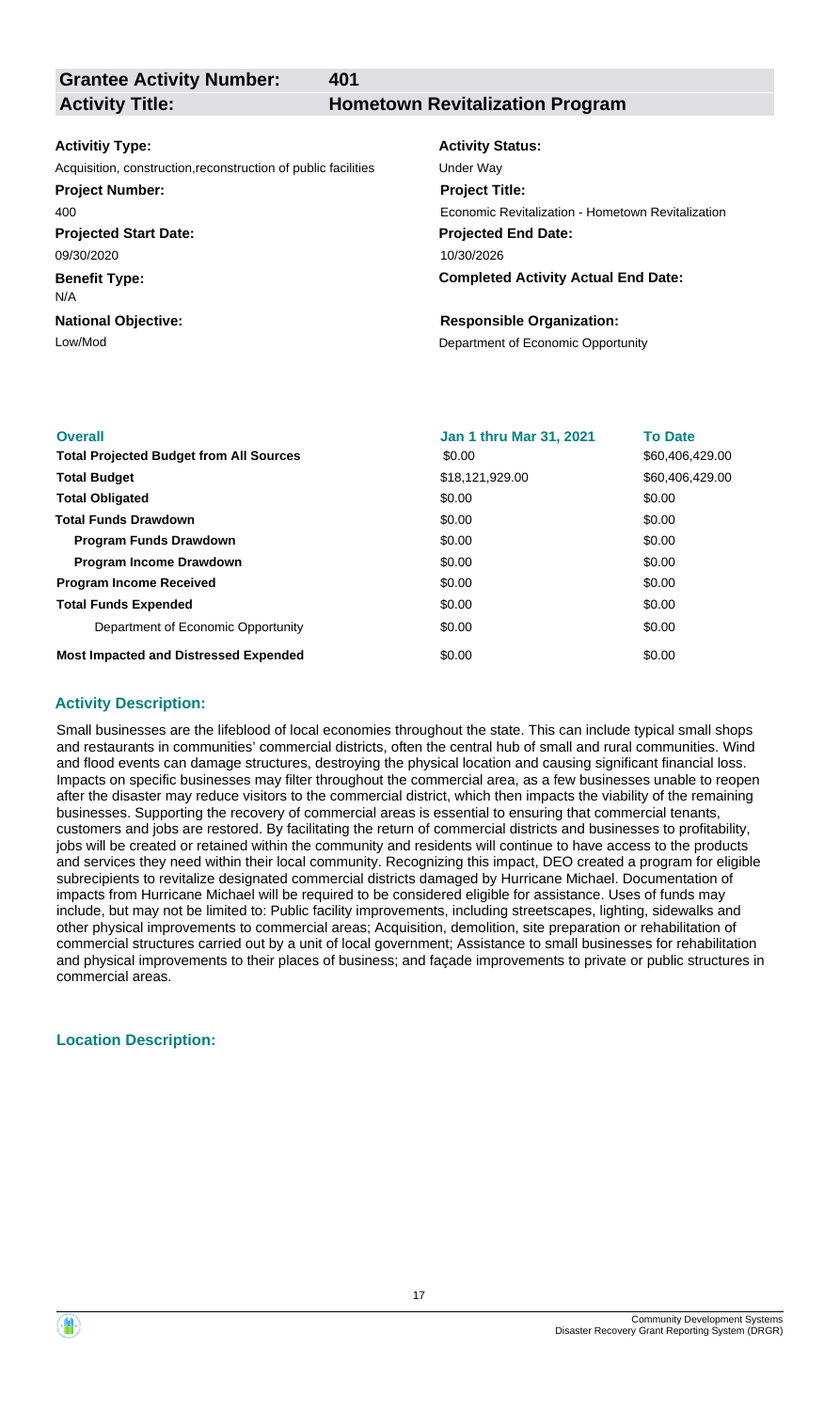HUD MID Counties: Bay, Calhoun, Franklin, Gadsden, Gulf, Jackson, Liberty, Wakulla, Washington HUD MID Zip Codes: 32321, 32327, 32328, 32346, 32351, 32428State MID Area Counties: Holmes, Leon, Taylor

## **Activity Progress Narrative:**

The application deadline for potential subrecipient participation is Friday, April 16, 2021 - the first quarter of 2021 has been utilized by program staff to assist in the application process through providing guidance, technical assistance, answering question and determining eligibility for potential program applicants.

## **Accomplishments Performance Measures**

#### **No Accomplishments Performance Measures**

## **Beneficiaries Performance Measures**

**No Beneficiaries Performance Measures found.**

## **Activity Locations**

**No Activity Locations found.**

## **Other Funding Sources Budgeted - Detail**

## **No Other Match Funding Sources Found**

No Other Funding Sources Found **Other Funding Sources Amount Amount Amount Amount Amount Amount Amount** Total Other Funding Sources

**Activity Supporting Documents:** None

**Project # / 500 / Infrastructure**

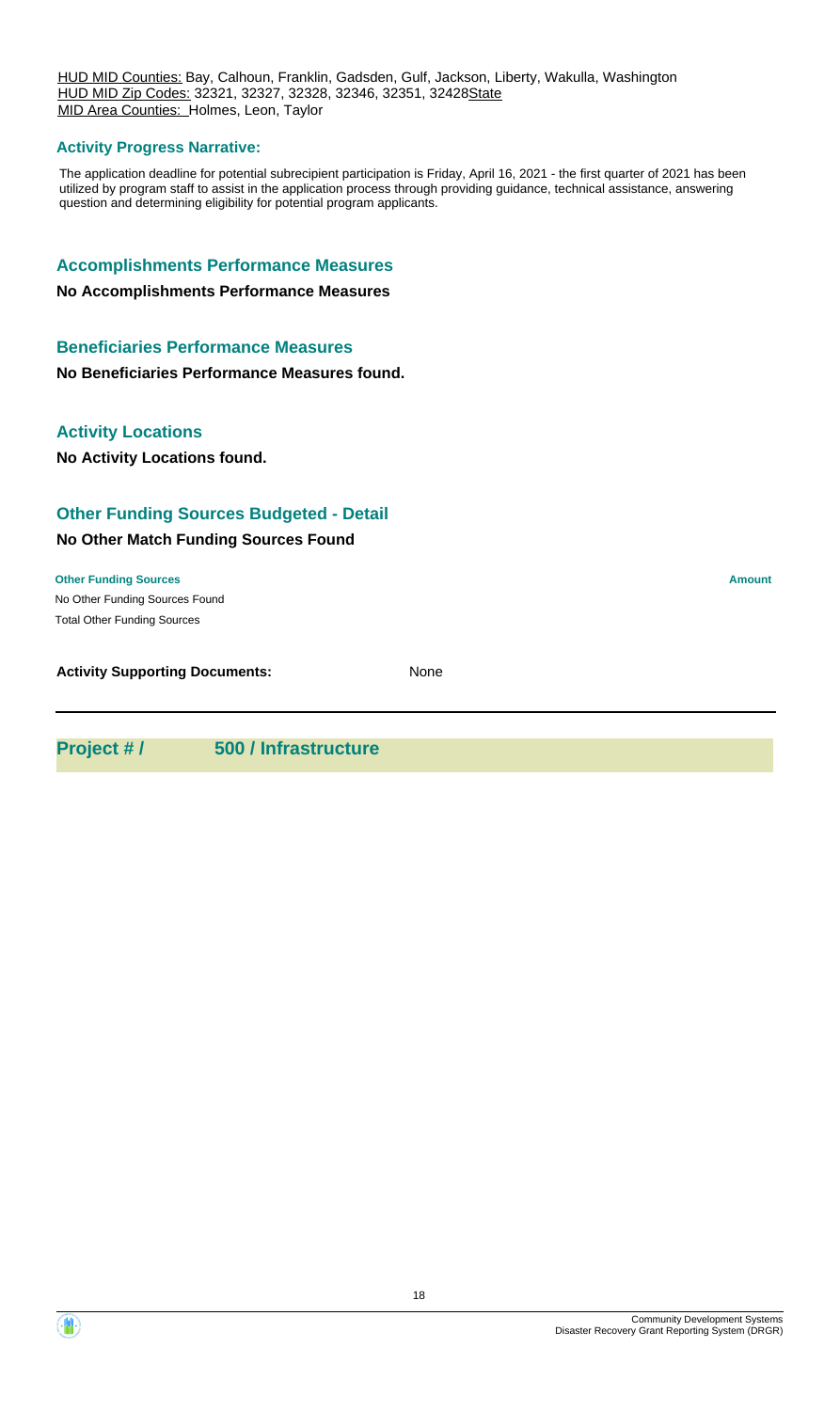**Grantee Activity Number:**

**501**

## **Activity Title: General Infrastructure Repair Program**

## **Activitiy Type:**

Acquisition, construction,reconstruction of public facilities Under Way

## **Project Number:**

500

**Projected Start Date:** 09/30/2020

**Benefit Type:**

N/A

**National Objective:**

**Activity Status: Projected End Date: Completed Activity Actual End Date:** 10/30/2026 **Project Title:** Infrastructure

## **Responsible Organization:**

Low/Mod<br>
Department of Economic Opportunity

| <b>Overall</b>                                 | Jan 1 thru Mar 31, 2021 | <b>To Date</b>   |
|------------------------------------------------|-------------------------|------------------|
| <b>Total Projected Budget from All Sources</b> | \$0.00                  | \$239,422,502.00 |
| <b>Total Budget</b>                            | \$0.00                  | \$239.422.502.00 |
| <b>Total Obligated</b>                         | \$0.00                  | \$0.00           |
| <b>Total Funds Drawdown</b>                    | \$0.00                  | \$0.00           |
| <b>Program Funds Drawdown</b>                  | \$0.00                  | \$0.00           |
| <b>Program Income Drawdown</b>                 | \$0.00                  | \$0.00           |
| <b>Program Income Received</b>                 | \$0.00                  | \$0.00           |
| <b>Total Funds Expended</b>                    | \$0.00                  | \$0.00           |
| Department of Economic Opportunity             | \$0.00                  | \$0.00           |
| <b>Most Impacted and Distressed Expended</b>   | \$0.00                  | \$0.00           |

## **Activity Description:**

The state of Florida has made significant investments in mitigation to ensure that infrastructure is able to withstand the impacts of wind and flood events. DEO will continue to strengthen the state's infrastructure by creating an Infrastructure Repair Program that allows communities to use CDBG-DR to leverage other funding sources. Some communities are not able to fully utilize these other resources following a disaster because reserve cash funds are exhausted by disaster recovery efforts and they cannot meet local match requirements. Allowing local governments to leverage CDBG-DR funding as match will enable communities, especially smaller and rural local governments, to better utilize all resources available to them.

Hurricane Michael affected many communities' infrastructure systems such as damaging roadways, bridges and state beaches. Funding will be dispersed to communities impacted by Hurricane Michael through a competitive application cycle with priority given to projects that can demonstrate urgent need and that benefit LMI in the community. Where possible, DEO will leverage other sources such as FEMA Public Assistance funding to first address remaining urgent and unmet needs in communities.

Eligible activities within this program may include, but are not limited to the following: Restoration of infrastructure damaged by Hurricane Michael (such as water and sewer facilities, streets, removal of debris, drainage, bridges, etc.); Demolition and rehabilitation of publicly or privately owned commercial or industrial buildings; Renourishment of protective coastal dunes systems and state beaches; Repairs to damaged buildings that are essential to the health, safety and welfare of a community when repairs to these buildings constitutes an urgent need (this can include police

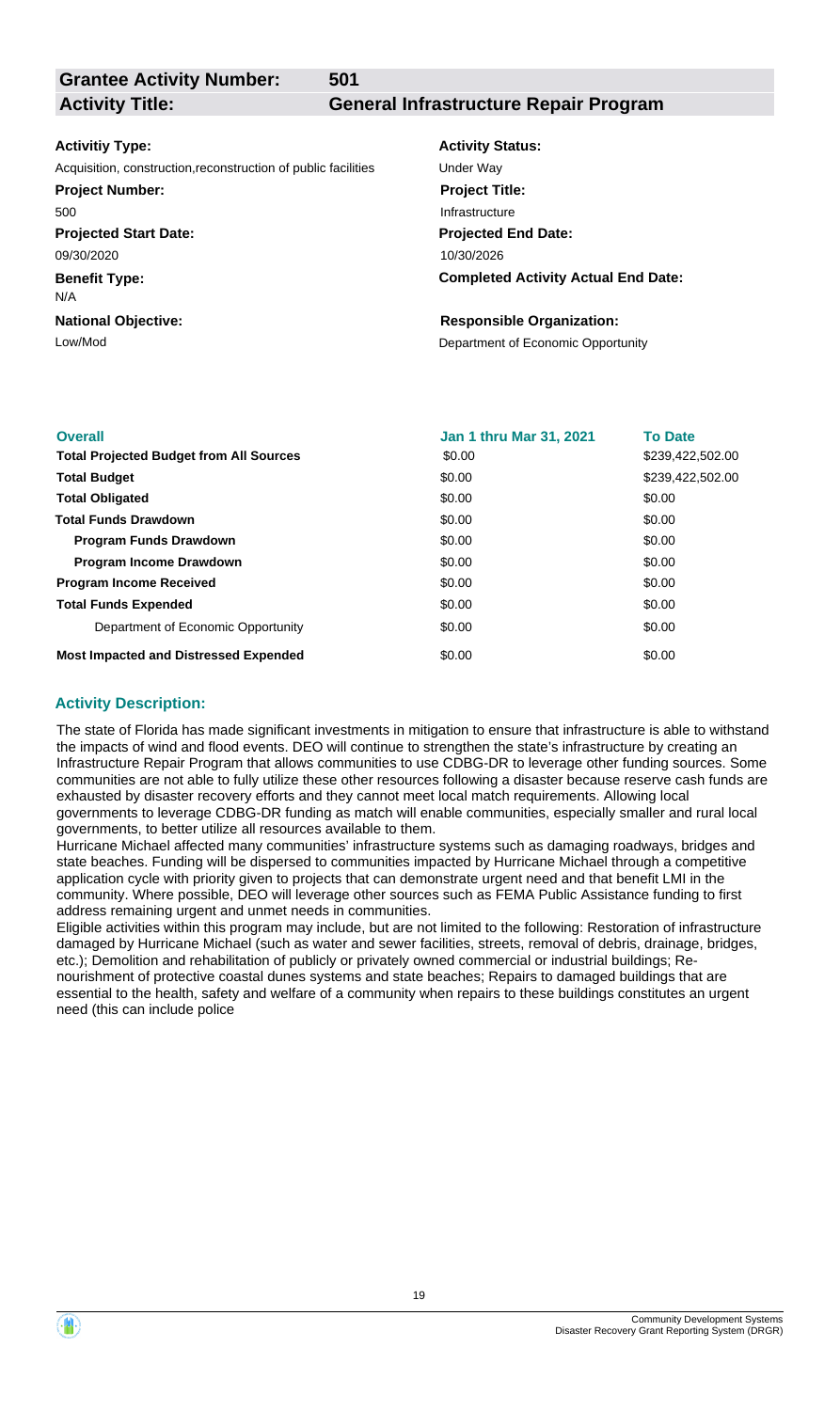stations, fire stations, parks and recreational centers, community and senior centers, hospitals, clinics, homeless shelters, schools and educational facilities and other public properties, including properties serving as emergency shelters); and Repairs to water lines and systems, sewer lines and systems, drainage and flood mitigation systems.

## **Location Description:**

HUD MID Counties: Bay, Calhoun, Franklin, Gadsden, Gulf, Jackson, Liberty, Wakulla, Washington HUD MID Zip Codes: 32321, 32327, 32328, 32346, 32351, 32428 State MID Area Counties: Holmes, Leon, Taylor

## **Activity Progress Narrative:**

General Infrastructure - The Michael Infrastructure team opened the application cycle on September 1, 2020 and closed on November 30, 2020. After reviewing all applications, the team conducted virtual site visits with each county starting on February 11, 2021 and ending on February 16, 2021. Once all virtual site visits were conducted, onsite visits took place from March 17, 2021 to April 6, 2021. All on-site visits included, but were not limited to, evaluating the proposed project location, taking pictures of the location and discussing details with project leaders . Documentation has been presented to Florida Department of Economic Opportunity's Leadership with recommendations for potential subrecipients. Calhoun Liberty Hospital - Hurricane Michael Infrastructure staff hosts weekly meetings between Florida Department of Economic Opportunity staff and local project staff to discuss any areas of concern or to provide updates. To date, areas of discussion have been primarily regarding procurement, the Fair Housing Act, Housing and Urban Development rules and the environmental process.

Hazard Mitigation Grant Program - Florida Department of Economic Opportunity leadership (grantee) and Florida Department of Emergency Management leadership (subrecipient) are reviewing the subrecipient agreements and riders detailing the program responsibilities. Once respective parties have reached an agreement regarding responsibilities, Michael Infrastructure staff will initiate a more defined program level activity review.

## **Accomplishments Performance Measures**

**No Accomplishments Performance Measures**

## **Beneficiaries Performance Measures**

**No Beneficiaries Performance Measures found.**

## **Activity Locations**

**No Activity Locations found.**

## **Other Funding Sources Budgeted - Detail**

### **No Other Match Funding Sources Found**

No Other Funding Sources Found **Other Funding Sources Amount Amount Amount Amount Amount Amount Amount** Total Other Funding Sources

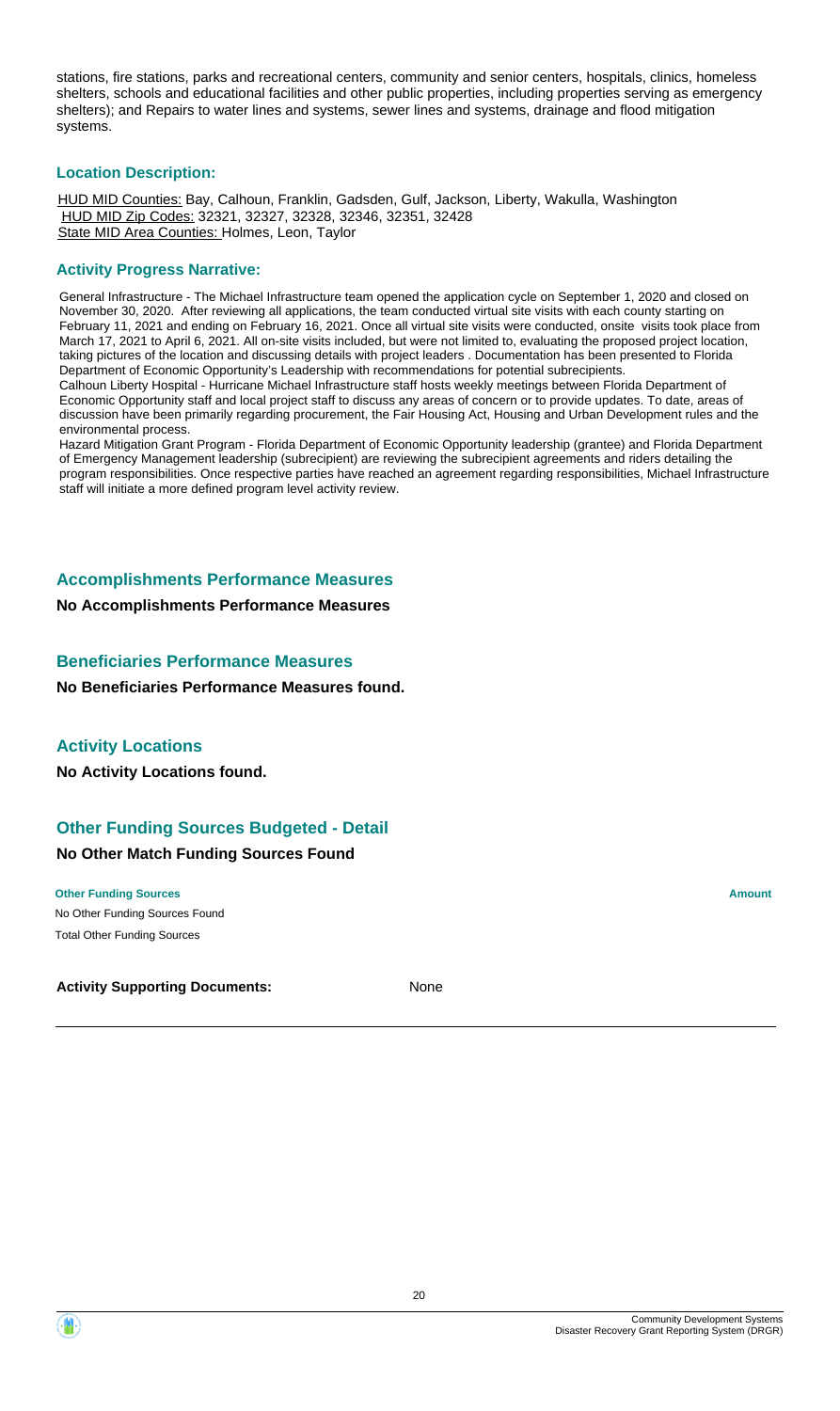**Grantee Activity Number:**

**Activity Title: General Infrastructure Repair Program - UN**

#### **Activitiy Type:**

Acquisition, construction,reconstruction of public facilities Under Way

**502**

**Projected Start Date: Project Number:** 500

**Benefit Type:** 09/30/2020

N/A

**National Objective:**

**Activity Status: Project Title:** Infrastructure

**Projected End Date: Completed Activity Actual End Date:** 10/30/2026

## **Responsible Organization:**

Urgent Need **Department of Economic Opportunity** 

| <b>Overall</b>                                 | <b>Jan 1 thru Mar 31, 2021</b> | <b>To Date</b>   |
|------------------------------------------------|--------------------------------|------------------|
| <b>Total Projected Budget from All Sources</b> | \$0.00                         | \$102,609,643.00 |
| <b>Total Budget</b>                            | \$0.00                         | \$102.609.643.00 |
| <b>Total Obligated</b>                         | \$0.00                         | \$0.00           |
| <b>Total Funds Drawdown</b>                    | \$0.00                         | \$0.00           |
| <b>Program Funds Drawdown</b>                  | \$0.00                         | \$0.00           |
| <b>Program Income Drawdown</b>                 | \$0.00                         | \$0.00           |
| <b>Program Income Received</b>                 | \$0.00                         | \$0.00           |
| <b>Total Funds Expended</b>                    | \$0.00                         | \$0.00           |
| Department of Economic Opportunity             | \$0.00                         | \$0.00           |
| <b>Most Impacted and Distressed Expended</b>   | \$0.00                         | \$0.00           |

## **Activity Description:**

The state of Florida has made significant investments in mitigation to ensure that infrastructure is able to withstand the impacts of wind and flood events. DEO will continue to strengthen the state's infrastructure by creating an Infrastructure Repair Program that allows communities to use CDBG-DR to leverage other funding sources. Some communities are not able to fully utilize these other resources following a disaster because reserve cash funds are exhausted by disaster recovery efforts and they cannot meet local match requirements. Allowing local governments to leverage CDBG-DR funding as match will enable communities, especially smaller and rural local governments, to better utilize all resources available to them.

Hurricane Michael affected many communities' infrastructure systems such as damaging roadways, bridges and state beaches. Funding will be dispersed to communities impacted by Hurricane Michael through a competitive application cycle with priority given to projects that can demonstrate urgent need and that benefit LMI in the community. Where possible, DEO will leverage other sources such as FEMA Public Assistance funding to first address remaining urgent and unmet needs in communities.

Eligible activities within this program may include, but are not limited to the following: Restoration of infrastructure damaged by Hurricane Michael (such as water and sewer facilities, streets, removal of debris, drainage, bridges, etc.); Demolition and rehabilitation of publicly or privately owned commercial or industrial buildings; Renourishment of protective coastal dunes systems and state beaches; Repairs to damaged buildings that are essential to the health, safety and welfare of a

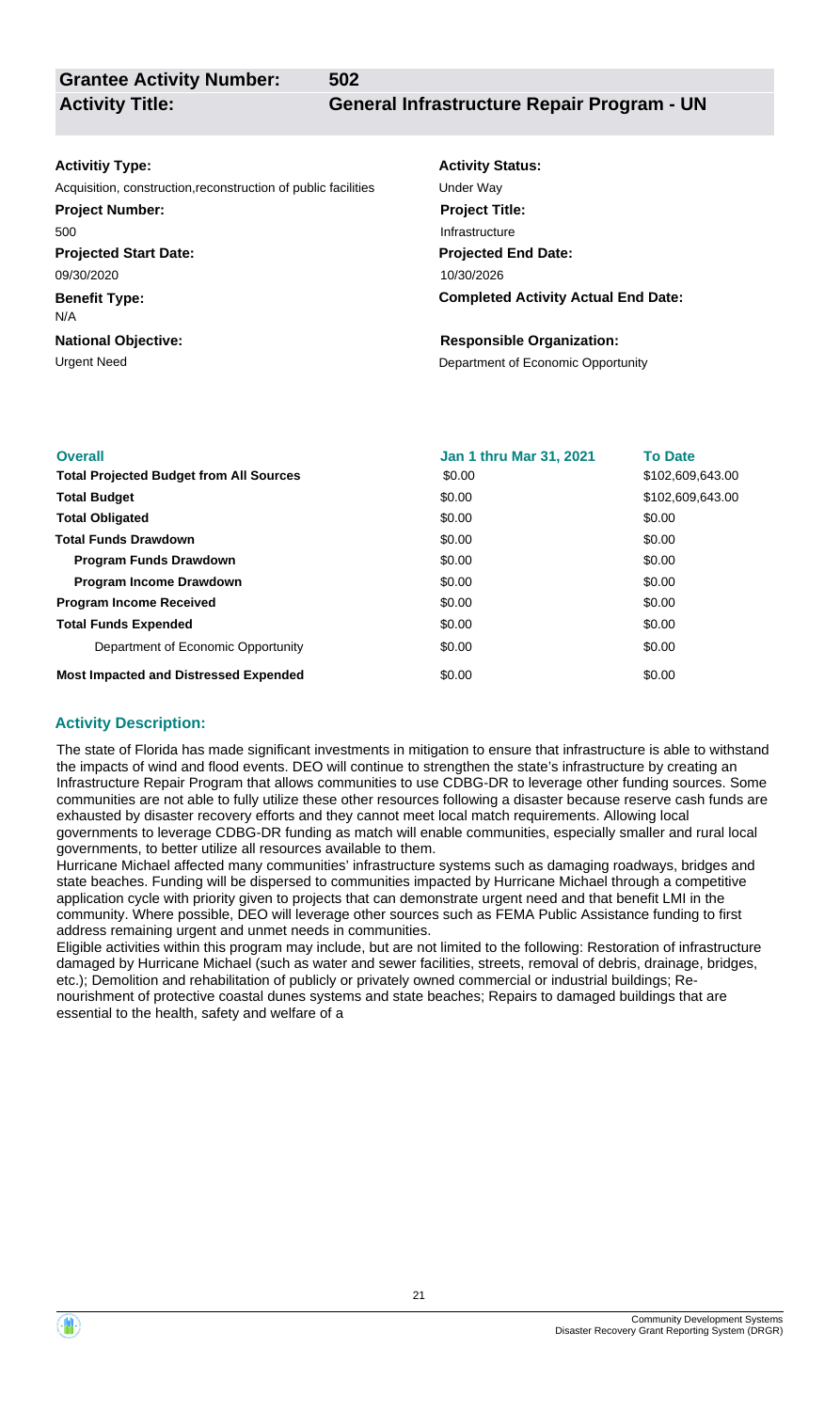community when repairs to these buildings constitutes an urgent need (this can include police stations, fire stations, parks and recreational centers, community and senior centers, hospitals, clinics, homeless shelters, schools and educational facilities and other public properties, including properties serving as emergency shelters); and Repairs to water lines and systems, sewer lines and systems, drainage and flood mitigation systems.

## **Location Description:**

## **Activity Progress Narrative:**

General Infrastructure - The Michael Infrastructure team opened the application cycle on September 1, 2020 and closed on November 30, 2020. After reviewing all applications, the team conducted virtual site visits with each county starting on February 11, 2021 and ending on February 16, 2021. Once all virtual site visits were conducted, onsite visits took place from March 17, 2021 to April 6, 2021. All on-site visits included, but were not limited to, evaluating the proposed project location, taking pictures of the location and discussing details with project leaders . Documentation has been presented to Florida Department of Economic Opportunity's Leadership with recommendations for potential subrecipients. Calhoun Liberty Hospital - Hurricane Michael Infrastructure staff hosts weekly meetings between Florida Department of Economic Opportunity staff and local project staff to discuss any areas of concern or to provide updates. To date, areas of discussion have been primarily regarding procurement, the Fair Housing Act, Housing and Urban Development rules and the environmental process.

Hazard Mitigation Grant Program - Florida Department of Economic Opportunity leadership (grantee) and Florida Department of Emergency Management leadership (subrecipient) are reviewing the subrecipient agreements and riders detailing the program responsibilities. Once respective parties have reached an agreement regarding responsibilities, Michael Infrastructure staff will initiate a more defined program level activity review.

## **Accomplishments Performance Measures**

**No Accomplishments Performance Measures**

## **Beneficiaries Performance Measures**

**No Beneficiaries Performance Measures found.**

## **Activity Locations**

**No Activity Locations found.**

## **Other Funding Sources Budgeted - Detail**

#### **No Other Match Funding Sources Found**

No Other Funding Sources Found **Other Funding Sources Amount Amount Amount Amount Amount Amount Amount** Total Other Funding Sources



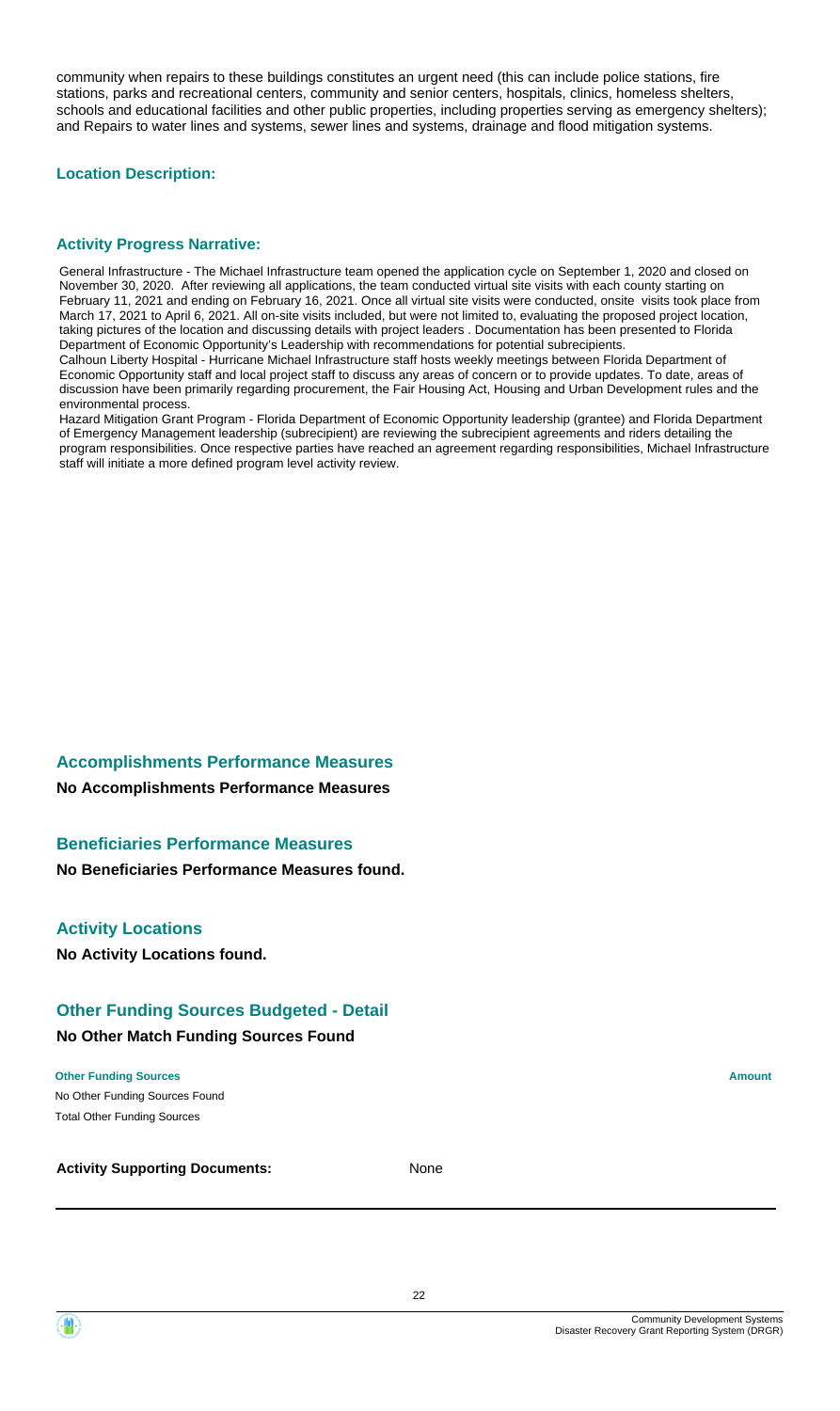## **Project # / Admin / DEO Administration**

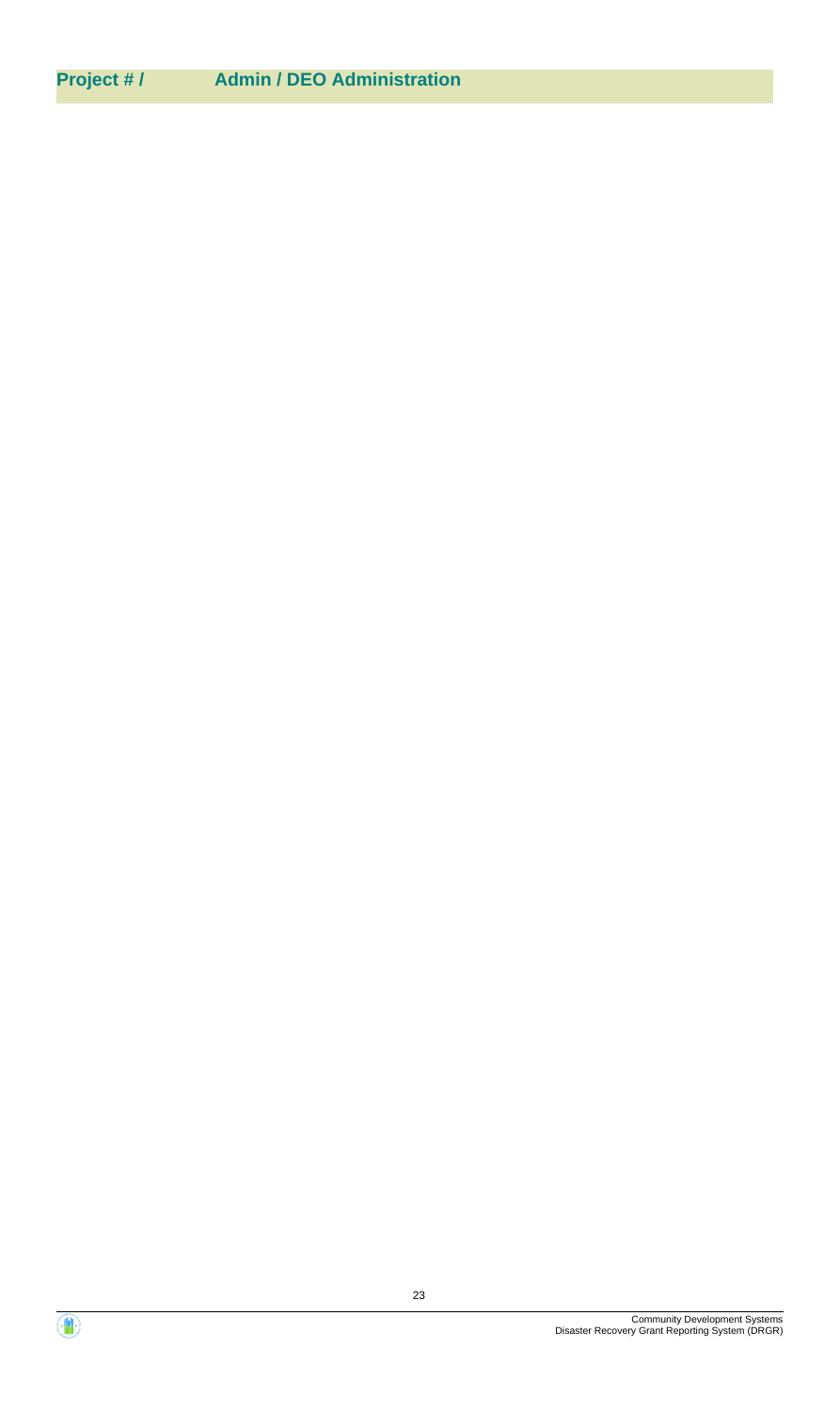**Grantee Activity Number: Activity Title: Administration**

**Admin**

## **Activitiy Type:**

**Projected Start Date: Benefit Type: National Objective:** 09/30/2020 N/A Administration **Manufacture 1966** Under Way **Project Number:** Admin

**Activity Status: Projected End Date: Completed Activity Actual End Date:** 10/30/2026 **Project Title:** DEO Administration

## **Responsible Organization:**

N/A **Department of Economic Opportunity** 

| <b>Overall</b>                                 | Jan 1 thru Mar 31, 2021 | <b>To Date</b>  |
|------------------------------------------------|-------------------------|-----------------|
| <b>Total Projected Budget from All Sources</b> | \$0.00                  | \$71,555,300.00 |
| B-19-DV-12-0001                                | \$0.00                  | \$35,777,650.00 |
| B-19-DV-12-0002                                | \$0.00                  | \$35,777,650.00 |
| <b>Total Budget</b>                            | \$0.00                  | \$71,555,300.00 |
| B-19-DV-12-0001                                | \$0.00                  | \$35,777,650.00 |
| B-19-DV-12-0002                                | \$0.00                  | \$35,777,650.00 |
| <b>Total Obligated</b>                         | \$0.00                  | \$35,777,650.00 |
| B-19-DV-12-0001                                | \$0.00                  | \$35,777,650.00 |
| B-19-DV-12-0002                                | \$0.00                  | \$0.00          |
| <b>Total Funds Drawdown</b>                    | \$267,699.95            | \$688,982.35    |
| B-19-DV-12-0001                                | \$267,699.95            | \$688,982.35    |
| B-19-DV-12-0002                                | \$0.00                  | \$0.00          |
| <b>Program Funds Drawdown</b>                  | \$267,699.95            | \$688,982.35    |
| B-19-DV-12-0001                                | \$267,699.95            | \$688,982.35    |
| B-19-DV-12-0002                                | \$0.00                  | \$0.00          |
| Program Income Drawdown                        | \$0.00                  | \$0.00          |
| B-19-DV-12-0001                                | \$0.00                  | \$0.00          |
| B-19-DV-12-0002                                | \$0.00                  | \$0.00          |
| <b>Program Income Received</b>                 | \$0.00                  | \$0.00          |
| B-19-DV-12-0001                                | \$0.00                  | \$0.00          |
| B-19-DV-12-0002                                | \$0.00                  | \$0.00          |
| <b>Total Funds Expended</b>                    | \$926,419.09            | \$926,419.09    |
| Department of Economic Opportunity             | \$926,419.09            | \$926,419.09    |
| <b>Most Impacted and Distressed Expended</b>   | \$0.00                  | \$0.00          |
| B-19-DV-12-0001                                | \$0.00                  | \$0.00          |
| B-19-DV-12-0002                                | \$0.00                  | \$0.00          |
|                                                |                         |                 |

## **Activity Description:**

Administration

**Location Description:**

## **Activity Progress Narrative:**

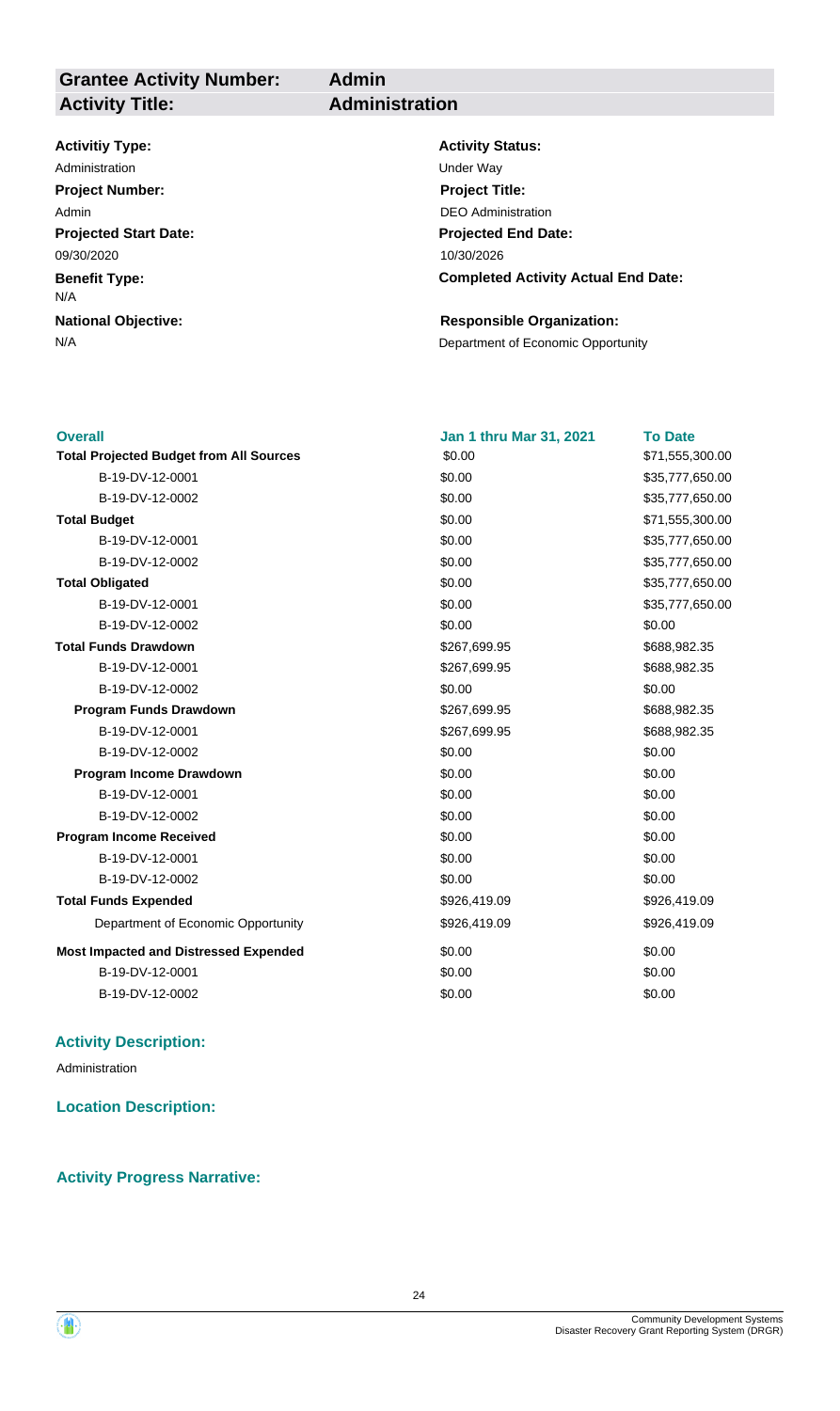## **Accomplishments Performance Measures**

**No Accomplishments Performance Measures**

**No Beneficiaries Performance Measures found. Beneficiaries Performance Measures**

## **Activity Locations**

**No Activity Locations found.**

## **Other Funding Sources Budgeted - Detail**

## **No Other Match Funding Sources Found**

No Other Funding Sources Found **Other Funding Sources Amount** Total Other Funding Sources

| <b>Activity Supporting Documents:</b> | None |
|---------------------------------------|------|
|---------------------------------------|------|

**Project # / Planning Costs / Planning**

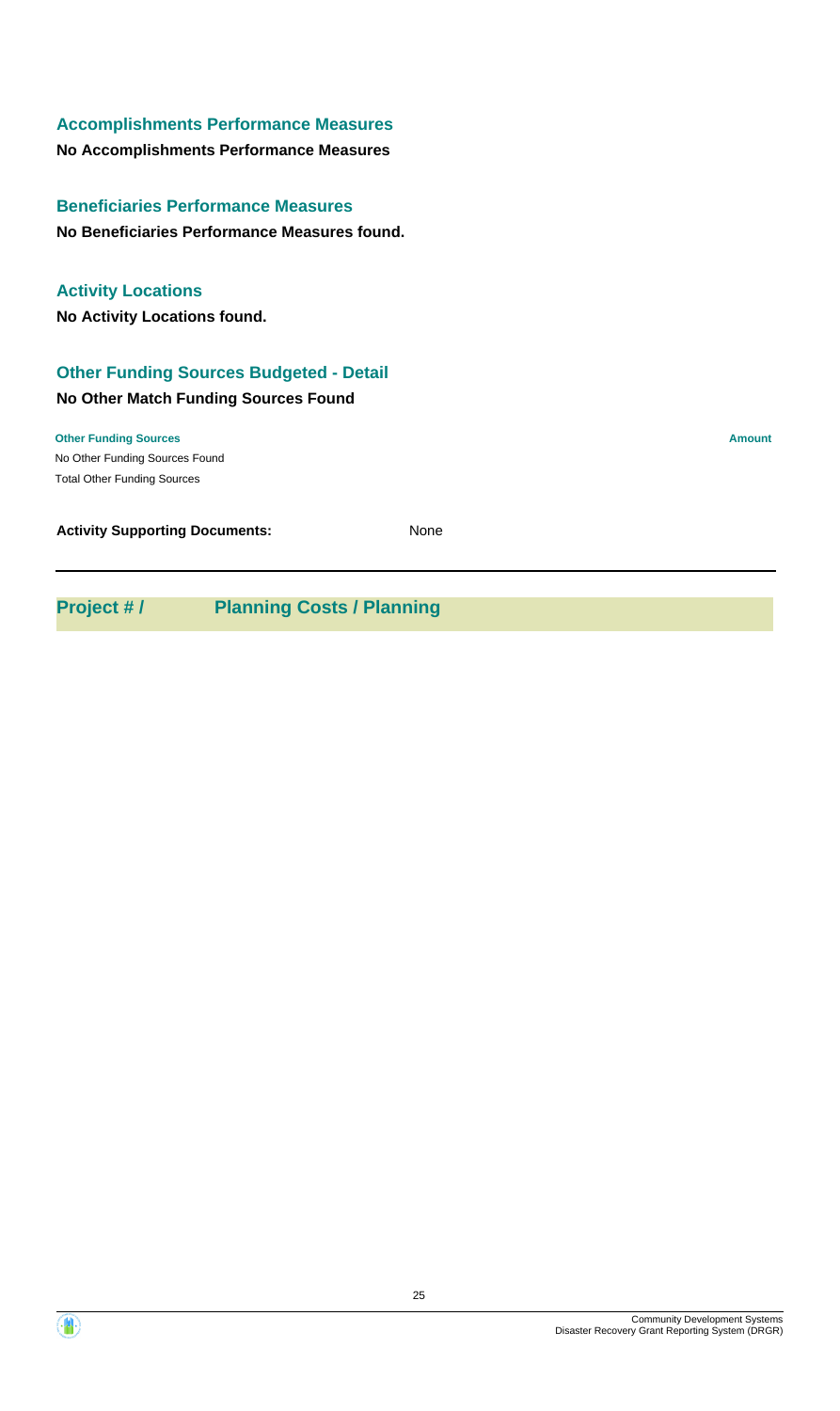**Grantee Activity Number: Projected Start Date: Benefit Type: National Objective: Activity Status: Projected End Date: Completed Activity Actual End Date: Planning Activitiy Type:** 10/30/2026 09/30/2020 N/A **Responsible Organization:** Planning **Districts and Districts and Districts and Districts and Districts and Districts and Districts and Districts and Districts and Districts and Districts and Districts and Districts and Districts and Districts and Di Activity Title: Planning Project Number:** Planning Costs **Project Title:** Planning

N/A **Department of Economic Opportunity** 

| <b>Overall</b>                                 | <b>Jan 1 thru Mar 31, 2021</b> | <b>To Date</b>  |
|------------------------------------------------|--------------------------------|-----------------|
| <b>Total Projected Budget from All Sources</b> | \$0.00                         | \$29,422,120.00 |
| B-19-DV-12-0001                                | \$0.00                         | \$14,711,060.00 |
| B-19-DV-12-0002                                | \$0.00                         | \$14,711,060.00 |
| <b>Total Budget</b>                            | \$0.00                         | \$29,422,120.00 |
| B-19-DV-12-0001                                | \$0.00                         | \$14,711,060.00 |
| B-19-DV-12-0002                                | \$0.00                         | \$14,711,060.00 |
| <b>Total Obligated</b>                         | \$0.00                         | \$14,711,060.00 |
| B-19-DV-12-0001                                | \$0.00                         | \$14,711,060.00 |
| B-19-DV-12-0002                                | \$0.00                         | \$0.00          |
| <b>Total Funds Drawdown</b>                    | \$63,849.37                    | \$67,851.51     |
| B-19-DV-12-0001                                | \$63,849.37                    | \$67,851.51     |
| B-19-DV-12-0002                                | \$0.00                         | \$0.00          |
| <b>Program Funds Drawdown</b>                  | \$63,849.37                    | \$67,851.51     |
| B-19-DV-12-0001                                | \$63,849.37                    | \$67,851.51     |
| B-19-DV-12-0002                                | \$0.00                         | \$0.00          |
| Program Income Drawdown                        | \$0.00                         | \$0.00          |
| B-19-DV-12-0001                                | \$0.00                         | \$0.00          |
| B-19-DV-12-0002                                | \$0.00                         | \$0.00          |
| <b>Program Income Received</b>                 | \$0.00                         | \$0.00          |
| B-19-DV-12-0001                                | \$0.00                         | \$0.00          |
| B-19-DV-12-0002                                | \$0.00                         | \$0.00          |
| <b>Total Funds Expended</b>                    | \$69,595.96                    | \$69,595.96     |
| Department of Economic Opportunity             | \$69,595.96                    | \$69,595.96     |
| <b>Most Impacted and Distressed Expended</b>   | \$0.00                         | \$0.00          |
| B-19-DV-12-0001                                | \$0.00                         | \$0.00          |
| B-19-DV-12-0002                                | \$0.00                         | \$0.00          |
|                                                |                                |                 |

## **Activity Description:**

Planning

**Location Description:**

## **Activity Progress Narrative:**